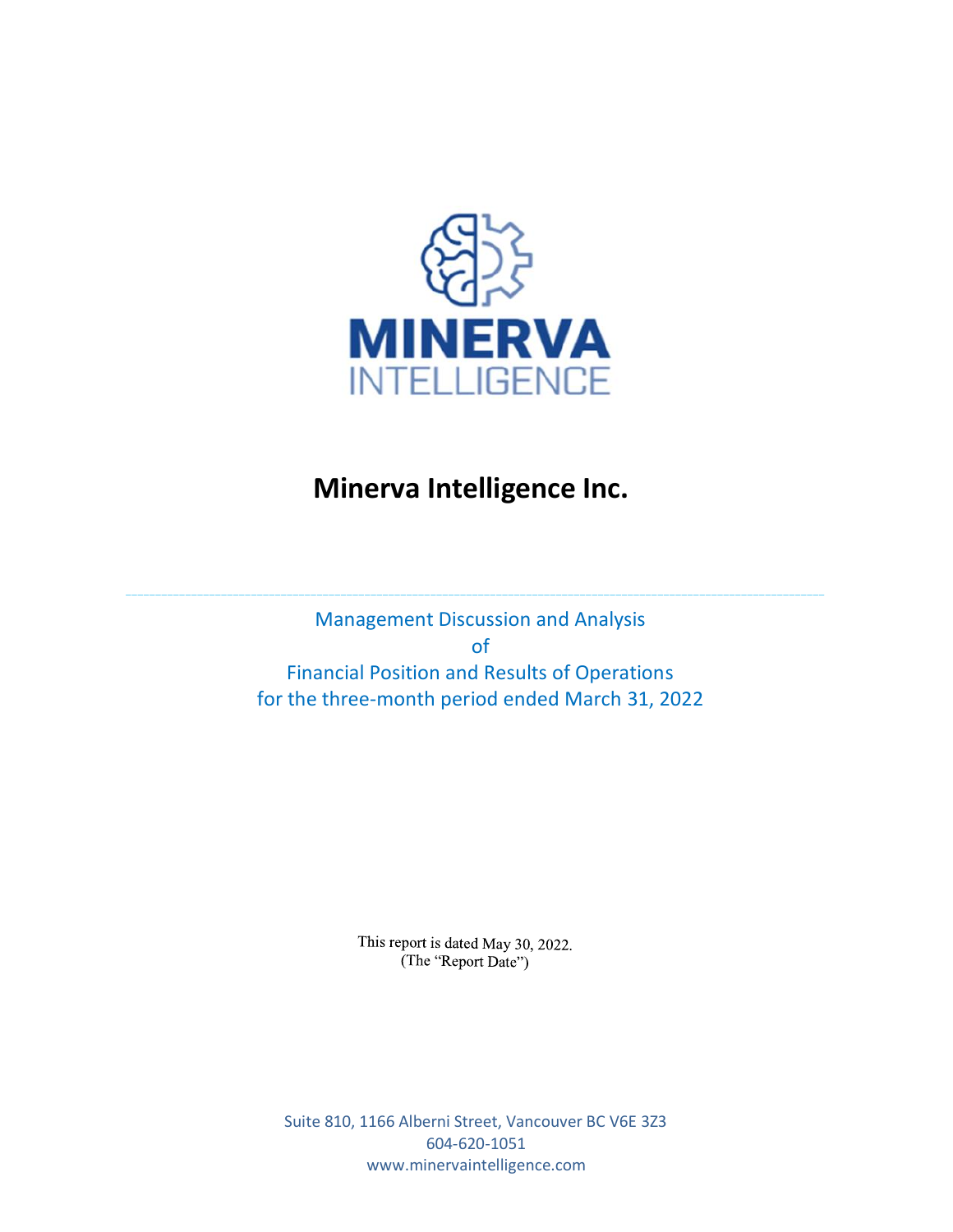#### *Introduction*

The following information should be read in conjunction with the unaudited condensed consolidated interim financial statements and the consolidated financial statements of Minerva Intelligence Inc. (the "Company") for the three-month period ended March 31, 2022 and the year ended December 31, 2021, respectively.

The consolidated financial statements are prepared in accordance with International Financial Reporting Standards ("IFRS").

Note 3 to the consolidated financial statements of the Company at December 31, 2021 describes the Company's significant accounting policies, as well as new accounting pronouncements not yet effective. During the year ended December 31, 2021, the Company's critical accounting estimates and significant accounting policies have remained substantially unchanged.

All amounts presented in this document are stated in Canadian dollars, except where otherwise noted.

#### *Forward-Looking Statements*

This Management's Discussion and Analysis ("MD&A") is intended to supplement and complement the unaudited condensed consolidated interim financial statements for the three-month period ended March 31, 2022 and the consolidated financial statements of the Company for the year ended December 31, 2021, and the notes thereto (the "Financial Statements"). Readers are encouraged to review these Financial Statements in conjunction with a review of this MD&A. Certain notes to the Financial Statements are specifically referred to herein, and such notes are incorporated by reference herein. Forward-looking statements are subject to known and unknown risks, uncertainties and other factors that may cause actual results to differ materially from those implied by the forwardlooking statements. These forward-looking statements are based on, but not limited to, material assumptions including: Company performance; the ability of the Company to successfully execute on its growth and new business strategies, including attracting new clients; the demand for its products continuing to increase; stable currency valuations; a sufficiently stable and healthy global economic environment; and other expectations, intentions and plans contained in this MD&A that are not historical fact. When used in this MD&A, the words "plan," "expect," "believe," and similar expressions generally identify forward-looking statements. These statements reflect current expectations. They are subject to a number of risks and uncertainties, including, but not limited to, changes in technology and general market conditions. In light of the many risks and uncertainties, readers should understand that the Company cannot offer assurance that the forward-looking statements contained in this analysis will be realized. **Readers are cautioned not to place undue reliance on these forward-looking statements, which speak only as of the date the statements were made, and readers are advised to consider such forward-looking statements in light of the risks as set forth below.**

#### *Corporate Overview and Description of the Business*

Minerva Intelligence Inc. (the "Company" or "Minerva") was incorporated on August 16, 2017 pursuant to the *Business Corporations Act* of British Columbia and was classified as a Capital Pool Company as defined in the TSX Venture Exchange ("TSX-V") Policy 2.4. On March 14, 2018, the Company completed its Initial Public Offering ("IPO") and on March 26, 2018, the Company's shares commenced trading on the TSX-V.

Minerva Intelligence (Canada) Ltd. ("Minerva Canada") was incorporated on May 17, 2017 pursuant to the Business Corporations Act of Ontario. On April 23, 2019, Minerva Canada continued its jurisdiction of incorporation from Ontario to British Columbia, to become subject to the B.C. Business Corporations Act ("BCBCA"). During the year ended December 31, 2019, the Company acquired Minerva Canada through a wholly owned subsidiary, 1198574 B.C. Ltd., which was incorporated on February 22, 2019 to facilitate this acquisition.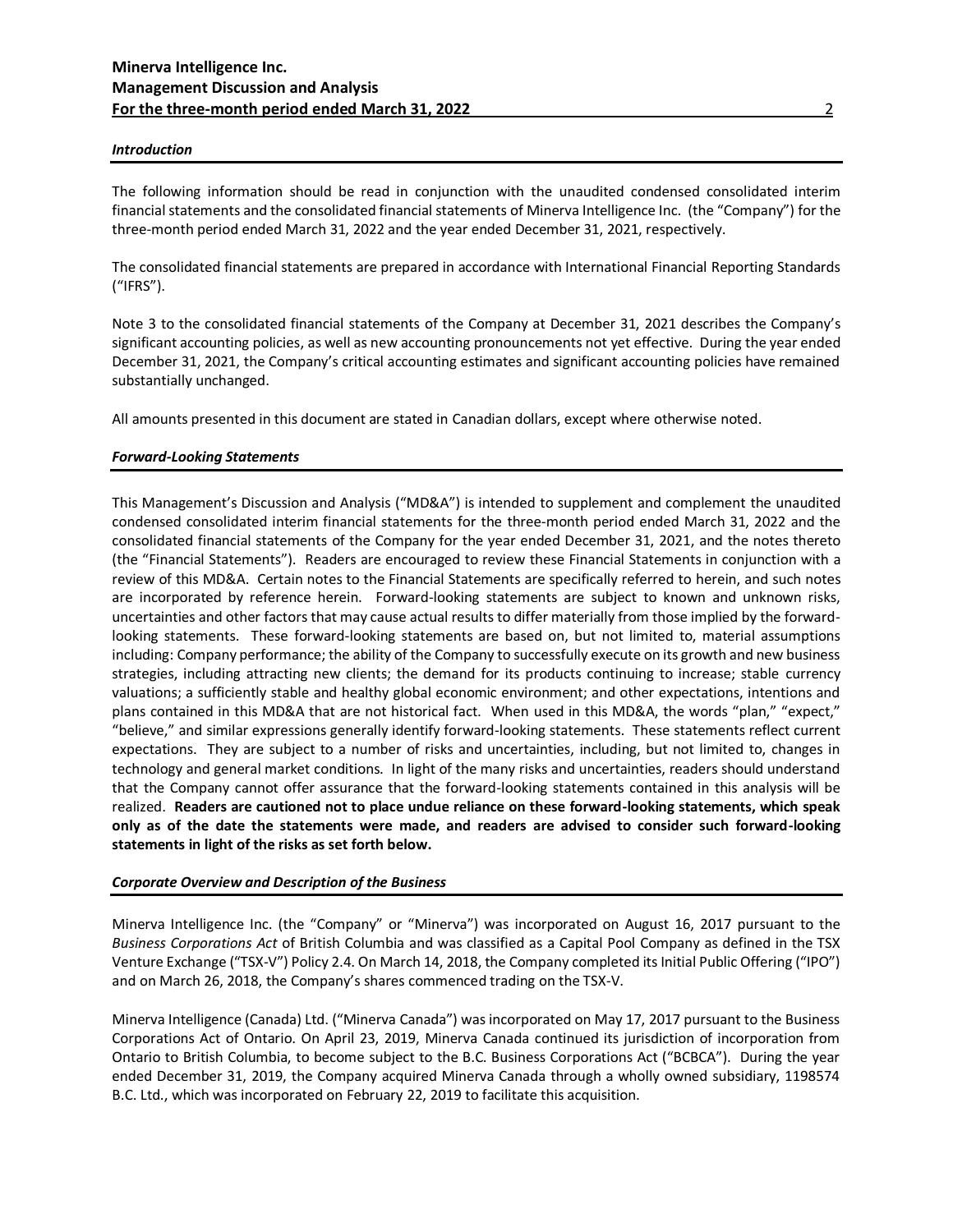Minerva Intelligence Gmbh was incorporated on September 24, 2019 as the German subsidiary of the Company.

The head office of the Company is located at Suite 810 - 1166 Alberni Street, Vancouver, British Columbia V6E 3Z3. The registered office of the Company is located at 2900 - 595 Burrard Street, Vancouver, B.C. V7X 1J5.

#### *Description of the Business*

Minerva is a software development company that is bringing innovative technology to the market. The Company provides decision-support tools that help our customers reach conclusions faster and with the rigour needed to trust the results. Minerva is focused on helping businesses better understand the earth and is currently pursuing two industries: minerals and mining and climate risk identification and mitigation.

Minerva's proprietary technology (the "Software") consists of the software developed by our team of software engineers, developers and geoscientists as well as AI software acquired from Georeference Online Ltd. ("Georeference"), as enhanced and re-engineered by Minerva to take advantage of recent developments in various related software technologies.

Minerva management has strategically focused on the advancement and development of Software-as-a-Service ("SaaS") products. By providing the Software in SaaS products to our clients, we are able to secure annual renewing contracts, creating reliable revenue streams.

Minerva's Software has been developed to function in multiple diverse problem domains. Minerva initially applied its technology to minerals exploration and mining due to its extensive knowledge-base in economic geology. Following success in minerals and mining the Company has expanded its focus, applying its technology to the growing domain of Climate Risk identification and mitigation. Moreover, the Software is applicable to other industries with complex problem domains, such as forestry, agriculture, healthcare and finance.

Minerva believes that there will be significant growth in Artificial Intelligence ("AI") SaaS over the next decade. Due to relatively limited and unique datasets and scarce AI talent, it is unlikely that a large number of enterprises will build their own proprietary software. Instead, AI service providers, such as Minerva, will emerge with the necessary AI expertise and domain specific knowledge base to provide value-added AI services. The principal existing products are, Climate85 and the TERRA Mining AI Suite.

# **TERRA Mining AI Suite**

TERRA represents a collection of AI products addressing challenges in mineral exploration and mining. The products in this suite include: Target, Solace, LEO and DRIVER. Due to market demand for DRIVER and a proven SaaS business model, management has committed to focus TERRA development and marketing efforts on DRIVER.

DRIVER is a SaaS product that leverages machine learning-based statistical algorithms to automate and accelerate 3D modelling of drilling numeric datasets. It facilitates rapid identification of alteration and mineralization zones and has proven value for exploration, mine planning, geometallurgy and environmental protection purposes. DRIVER is a fully user-operated, browser-based SaaS platform that requires no hardware install or significant internet bandwidth requirements. DRIVER data is processed on cloud-based virtual machines, enabling users to get results in minutes. Software licensing for DRIVER is based on annual recurring contracts that are sold on a per seat basis.

On October 14, 2021, the Company announced that Minerva's DRIVER product won Axora's Global Cost-Saving Technology Challenge. The competition was launched earlier in the year to discover new digital solutions for the minerals and mining industries and promised to identify the solution that would best deliver rapid benefits, including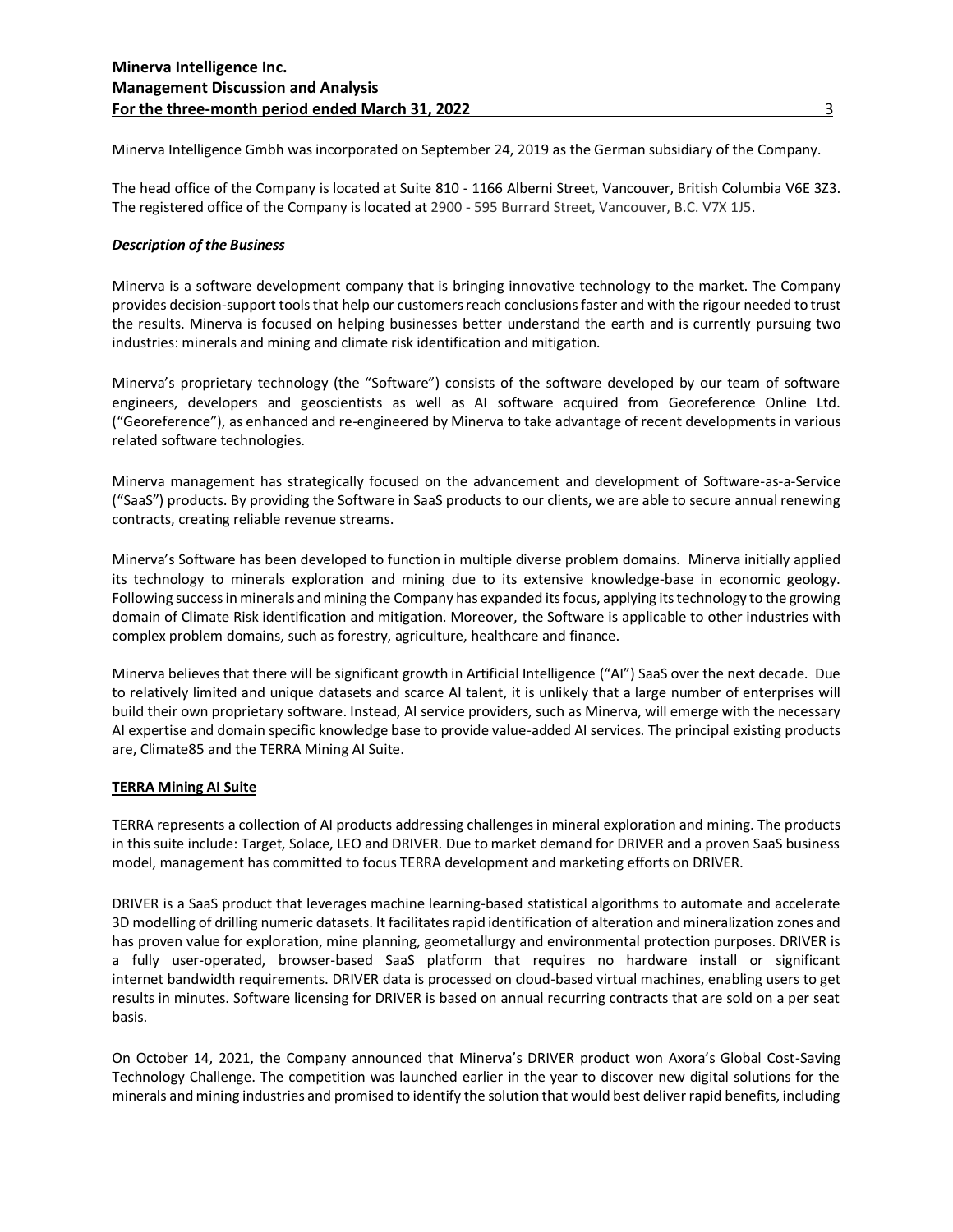# **Minerva Intelligence Inc. Management Discussion and Analysis For the three-month period ended March 31, 2022** 4

full payback, within twelve months. The competition's judging panel included experts from Boston Consulting Group's Digital Ventures and other key companies and organizations across the technology, oil and gas, and mining and metals sectors. Minerva's winning cost-saving solution has been onboarded onto the Axora marketplace and its digital marketing programme, which drives demand for solutions like DRIVER with mining companies all over the world.

# **climate85**

climate85 is a data and analytics platform providing access to physical climate risk information at every location in Canada. climate85 is a powerful tool that provides data and analytics to help Canadians better understand the impacts climate change is having on our homes, businesses, infrastructure and investments. climate85 uses the most advanced scientific techniques to forecast Climate Change impacts on our natural systems and economy, providing an extensive database of spatial layers as well as analytical tools to our prospective customers. climate85 has tools and functionalities designed for banks and financial institutions, REITS, Insurers and underwriters, physical infrastructure owners, engineers, scientists and governments.

Worldwide, regulatory bodies are starting to provide guidance to businesses on how to provide climate risk disclosure in the context of ESG reporting. The EU is taking the lead and, since April 2019, has embedded in the Non-Financial Reporting Directive ("NFRD"), which obligates companies to disclose climate-related information. This obligation applies to listed companies, banks, and insurance companies. Since 2021, the Corporate Sustainability Reporting Directive ("CSRD") extends the NFRD to cover all large companies and all companies listed on regulated markets. These new standards are targeted for adoption by 2022.

In the U.S., major regulatory bodies such as the Securities & Exchange Commission, the Federal Reserve banks, and the Treasury Department, who traditionally avoid mandating disclosure rules for publicly-traded corporations, are considering and will likely adopt measures to support ESG, especially with respect to climate issues. Canada is also moving forward with the Canadian Security Administrators ("CSA"), providing guidance on climate risk disclosure, and also recently announcing a requirement for crown corporations' annual reports to comply with the Task Force for Climate-related Financial Disclosures ("TCFD") in the coming years.

In the opinion of Management, these new regulations and guidelines represent a significant potential market opportunity for Minerva, as traditional businesses lack the necessary climate risk data and knowledge to properly assess and disclose the climate-related risks relevant to their operations. Minerva has developed unique expertise in physical climate risk under its previous GAIA brand demonstration products. Minerva has also recently completed consulting projects for the Government of Canada to organize national-scale flood hazard data and hydrological network, expanding its data modeling knowledge and capabilities. In 2021 Minerva began development of the Canadian Coastal Zone Information System, a tool that will help Canadian businesses and government bodies better understand and access coastal climate hazard information. climate85 is built on the expertise and datasets we have amassed over the past three years of assessing Climate related risks

Climate reporting regulations and climate science is a rapidly evolving field and Management expects climate85 to require continued research and development to meet the market needs. Concurrent to the research and development of the product Minerva is conducting stakeholder engagement and market research to guide future developments. The platform is accessible on a SaaS-based model to general users, while climate85 datasets will be made available through API to more sophisticated users.

#### *Future Applications*

Demand for minerals and elements that can support the renewable energy transition is projected to increase in the coming years, representing an opportunity for Minerva as the mining and metals industry grows to build upon our previously accepted mining related products and services to provide climate related products. Minerva also believes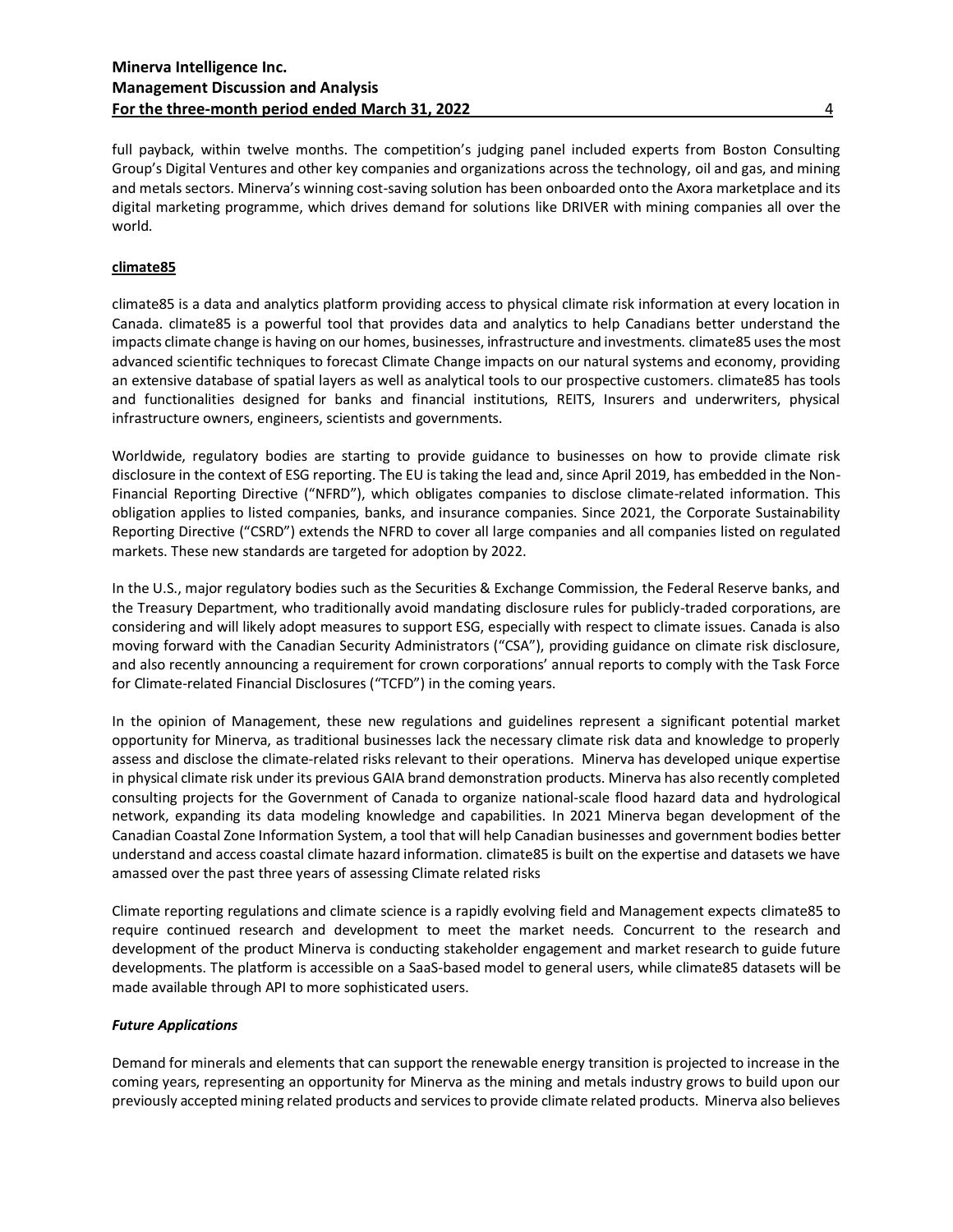that there are opportunities in other industries affected by climate risk as government and other regulators mandate companies across the globe to evaluate and disclose their climate risks. These industries include but are not limited to, real estate, insurance, linear infrastructure and banking.

Minerva's Proprietary AI software is applicable to a wide range of problem domains and industries; far too many for Minerva to pursue on its own. In this regard, Minerva is actively identifying partners and developing relationships with external organizations who could benefit from using Minerva's tools while building applications in a variety of industries. Minerva seesthis opportunity to license its tools for the development of new applications as a potentially much larger market than mining and mineral exploration and climate risk are on their own.

This strategy will allow Minerva's unique software tools to see their full potential in a wide array of applications and markets. While management intends to pursue this strategy, there is no assurance that additional products will be developed and marketed through the means of software licensing.

# *Operations*

Minerva conducts its operations using a combination of full and part-time employees, supplemented by independent contractors where additional part-time, short-term, or specialized services are required. The R & D development team is based at the Company's principal operating office in Vancouver, British Columbia. The Minerva team has adapted to working throughout a pandemic and many staff members are working remotely. Despite this the Company continues to foster a collaborative and social culture through online and in-office environments. This has been accomplished by establishing a COVID-19 protocol limiting the number of staff within the office and ensuring social distancing is maintained. Minerva itself is not materially directly affected by climate risks, as our operations are largely diversified due to COVID protocols and are therefore somewhat independent of our tangible assets and physical office.

# *Potential impact of the Pandemic on Corporate Operations and Activities*

On March 11, 2020, the World Health Organization categorized COVID-19 as a pandemic. The potential economic effects within the Company's environment and in the global markets, possible disruption in supply chains, and measures being introduced at various levels of government to curtail the spread of the virus (such as travel restrictions, closures of non-essential municipal and private operations, imposition of quarantines and social distancing) had a material impact on the Company's operations to the extent that clients deferred purchases of the Company's services.

Marketing, including travel-based marketing had to be adjusted during the period. The Company is continuing in its marketing efforts, utilizing videoconferencing as a means of reaching out to clients. However, certain marketing initiatives have been curtailed due to travel bans in effect. During the periods involved, the Company experienced significant interest in its products as clients adapted their business strategies. Management believes that its marketing efforts have created renewed interest in the Company and its products.

The Company also implemented a number of operational changes, with the majority of employees continuing to work from home. Staffing continues to be reviewed with replacements or additions to staff being on a case-by-case basis as needs arise. The Company continues to work to reduce costs and has implemented cost control and reduction procedures wherever possible, subject to the needs of our clients and allowing for our scheduled product development updates.

# *Marketing Plans and Strategies*

Minerva's core AI products are being marketed to pre-qualified leads around the world. The Growth & Business Development team(s) is actively reaching out to promising candidates for Minerva's various software applications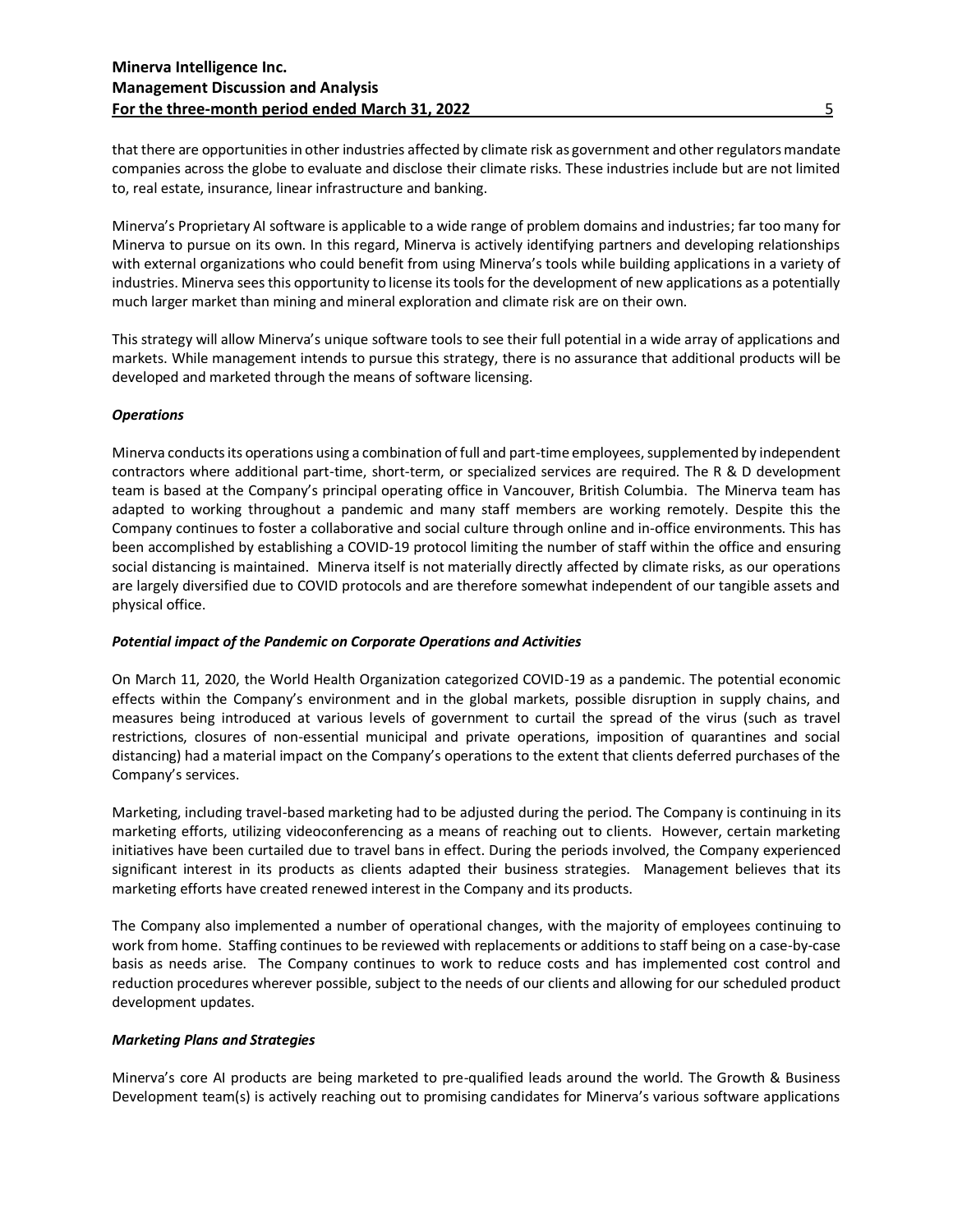(Minerals & Mining and Climate Risk), identified using Minerva's existing database of industry contacts, as well as those identified via industry events, publications, thought leadership pieces, and intelligence initiatives.

We are also using key leading industry tools such as HubSpot CRM, ZoomInfo, LinkedIn/LinkedIn Sales Navigator etc. to assist with our growth, insights and projections. Minerva's efforts include direct digital marketing, content marketing and advertising, conference attendance, trade publications, media engagement, and active communication with various media outlets.

The Company continues to expand its network and establish mutually beneficial strategic relationships which will also allow Minerva to expand by future acquisition and/or partnership opportunities, including new technologies that may complement its business.

The Company has also established a subsidiary office in Germany to assist with its marketing efforts in Europe. With extensive customer growth expected, thru new hires and/or a new Strategic Partner Ecosystem Program, we will also be expanding our growth in APAC (Australia), South America & North America to assist with those regional growth opportunities going forward.

# *Intellectual Property*

In accordance with industry practice, Minerva protects its proprietary rights through a combination of copyright, trade-mark, trade secret laws and contractual provisions. The source code for its Software is protected under Canadian and applicable international copyright laws. Minerva licenses its Software pursuant to agreements that impose restrictions on customers' ability to use the technology, such as prohibiting reverse engineering, limiting the use of software copies and restricting access and use of source code. Minerva also seeks to avoid disclosure of intellectual property and proprietary information by requiring employees and consultants to execute non-disclosure and assignment of intellectual property agreements. Such agreements require employees and consultants to assign to Minerva all intellectual property developed in the course of their employment or engagement. Minerva utilizes non-disclosure agreements to govern interaction with business partners and prospective business partners and other relationships where disclosure of proprietary information may be necessary. The Company has applied for two patents on its intellectual property related to diagnosticity.

#### *Changes in Operations and Activities during the Period*

On October 20, 2021, the Company entered into a five-year lease for new office premises, comprising 1,957 square feet, at rates varying from \$31 to \$33 per square foot. The lease was to commence on February 1, 2022. Due to permitting delays for required construction, the effective date of the lease was May 1, 2022.

On February 10, 2022, the Company announced the appointment of Dr. David Poole to its Board of Directors. Mr. Poole replaced Mr. Clinton Smyth, who agreed to step down as a director, but who remains as an active consultant to the Company.

On March 1, 2022 the Company announced a major milestone with the signing of its first recurring annual licensed SaaS customer, Jaguar Mining (TSX:JAG), for its AI software DRIVER.

On April 07, 2022 the Company announced that it had qualified for trading on the OTCQB Venture Market in the United States operated by the OTC Markets Group Inc. The Company's common shares trade on the OTCQB under the symbol "MVAIF". The Company also announced that it had entered into an agreement with Morgan Knowles to provide the Company with investor relations services, particularly with developing and managing a comprehensive investor relations and corporate communications program.

On May 11, 2022 the Company announced the April sales results of its AI software DRIVER.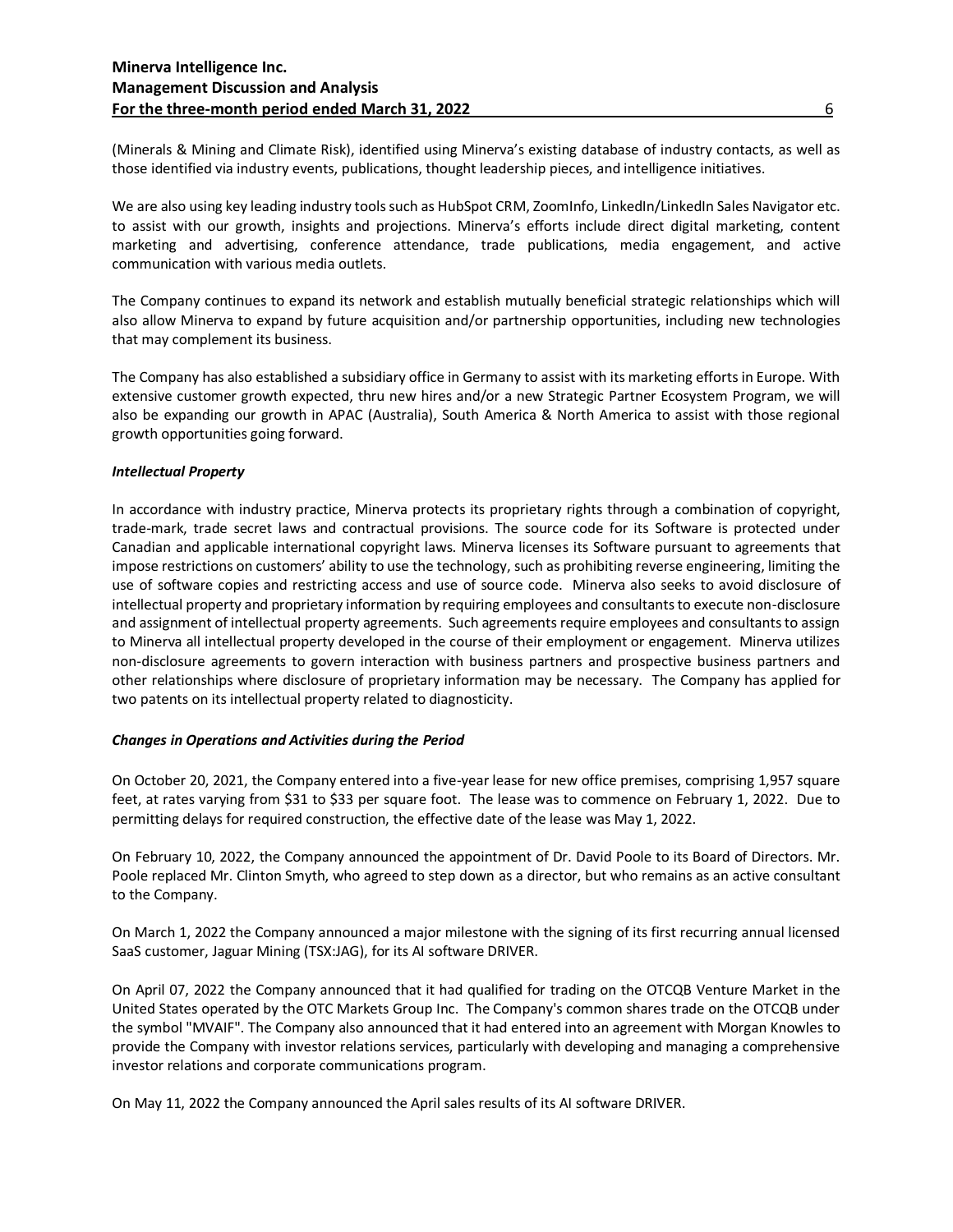After years of development, DRIVER has been transformed from an internal tool for geological consulting projects into a first-of-its-kind, highly scalable cloud-based SaaS product, which is now licensed on an annual recurring basis, allowing Minerva to build and maintain customer relationships as well as a reliable revenue stream. Minerva offers three license levels for end-user clients of varying size, as well as an upgradable limited-term Proof-of-Concept (POC) license. Minerva announced that in April a total of three licenses were signed with a total of eight so far this year.

On May 24, 2022 the Company announced the launch of climate85, a data and analytics platform to access physical climate risk information at every location in Canada. Minerva launched climate85 based on the product developments and market research the Company has completed with its Climate Risk team under the GAIA Brand. More information on climate85 can be found on the climate85 webpage[: climate85.com](https://climate85.com/)

# *Results of Operations*

#### *Results for the three-month period ended March 31, 2022*

During the three-month period ended March 31, 2022, the Company recorded revenue of \$123,122 (2021: \$552,397,584). The change in revenue was due, in part, to the transition to SaaS sales for DRIVER, which results in revenues being allocated over the period of the contract, as opposed to fixed consulting contracts which result in immediate revenues once completed. In the opinion of management, this transition is positive as the trend is to longer term more stable revenues, albeit with short term negative implications, such as the decrease in revenues in the current quarter. A further factor is the timing of awarding, completing and billing government contracts which are unpredictable. Management expects future periods to result in higher sales as the contracts for DRIVER accumulate and renew.

Expenses from operations for the three-month period were \$1,062,352 (2021: \$1,017,951), and the comprehensive loss for the period was \$944,004 (2021: \$468,193).

The most significant elements of the Company's expenses are:

- Advertising and promotion of \$167,762 (2021: \$63,672) reflects the expensing of certain prepaid amounts for IR contracts which terminated in the period, as well as an increase in in-house marketing personnel. Management does not expect a similar level of contractor expenditures in future periods;
- Amortization of \$33,882 (2021: \$44,903) was lower in the period as the old lease expired in January, and other depreciable assets were reaching the end of their lives. Future quarters will see an increase in this area as the new leased office space will have a material effect on amortization, as well as the additional furniture needed to outfit the office;
- Consulting Corporate development of \$nil (2021: \$24,000) was due to the use of outside advisors for certain non-core activities related to corporate structuring and financing in 2021;
- Consulting Product development of \$56,974 (2021: \$57,547) shows the use of outside consultants in specific areas to develop specific products and product inputs where that capability was not in-house. Certain projects, require additional temporary resources that reasonably would not be brought in-house on a permanent basis. Expenses were reduced this year as product development reached maturity;
- Director's fees of \$31,500 (2021: \$31,500) are paid to independent directors only and reflect the composition and level of fees paid to those directors;
- General and administrative expenses of \$59,967 (2021: \$35,766) reflect the operations of the Company, and include the cost of diverse items such as insurance, internet and telephone and other general office expenses. During the period, the Company paid higher month-to-month rent on its former leased office space due to the delays encountered with the new leased office, as well as certain move related preparatory expenses;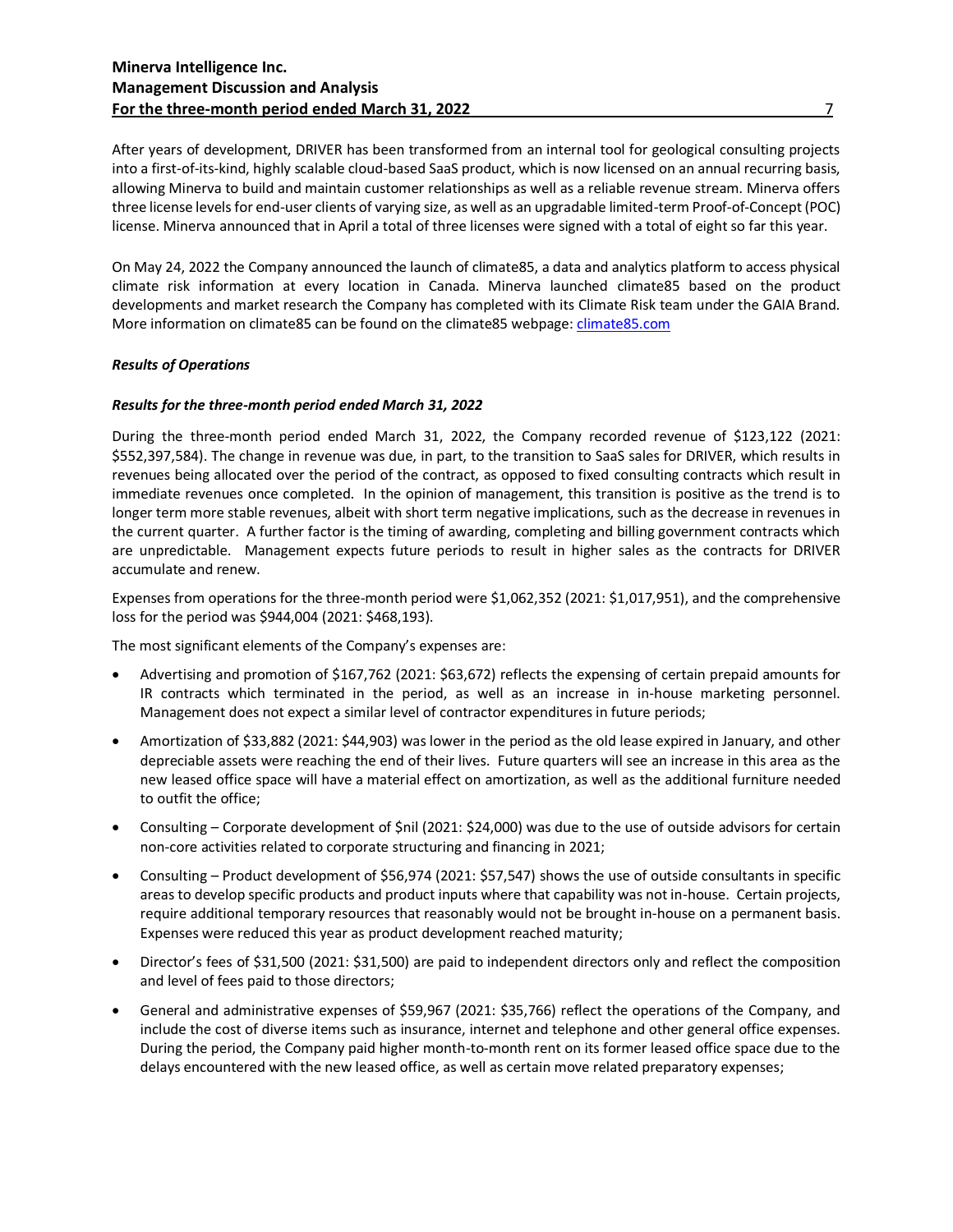- Outsourced services expense of \$10,586 (2021: \$38,185) consists of the cost of third-party service providers which were contracted and directly related to a specific project based on their expertise;
- Professional fees were \$2,203 (2021: \$5,850) consisting of legal, accounting, tax and other professional advisory expenses. Expenses vary due to the level of corporate activities and the timing of billing by professional advisors;
- Regulatory and filing fees of \$40,744 (2020: \$nil) consists of the renewal of annual TSXV listing fees, as well as the cost of obtaining a quotation on the OTCBB and being accepted for the DTC. While certain listing fees will reoccur annually, the fees this period were much higher due to making the initial applications;
- Salaries and wages of \$613,388 (2021: \$652,984) were down during the period as there was some staff turnover, resulting in certain positions being open during the quarter. New hires are underway, and management expects to be fully staffed in Q2. Management is of the opinion that staffing levels are low for a Company of our size and stage of development, and it is anticipated that expansion into additional product areas will require additional staffing;
- Share-based compensation of \$847 (2021: \$10,568) results from the timing of the grant and vesting of options, including previously issued options, and reflect the number of options, vesting terms and the market price of the Company's shares among other factors;
- Software application subscriptions of \$33,955 (2021: \$42,152) reflects the pricing and timing of licensed software renewals used by the Company;
- Transfer agent fees of \$972 (2021: \$9,997) are incurred as a result of administering a public Company, holding annual general meetings and making appropriate filings. The increase in transfer agent fees in 2021 is partially attributable to share offerings closed in the period;
- Travel of \$9,572 (2021: \$1,127) reflects a continuing restart of meetings with clients, potential funders and strategic partners, and attendance at trade shows, compared to the levels of previous years with restricted or no travel permitted;
- A foreign exchange loss of \$2,592 (2021 \$3,540) was recorded in the period, reflects normal variations in exchange rates. Future results will be subject to fluctuation based on balances held and converted to Canadian funds;
- Interest expense of \$19 (2021: \$681) was incurred with respect to the lease liability. This will increase reflecting the new lease coming into effect in Q2;
- Interest income of \$3 (2021: \$1,582) was nominal due to reduced investments in term deposits and reduced interest rates; and
- A loss on disposal of assets of 2,166 was recorded in the period (2021 \$nil) as the Company started to dispose of redundant furniture in preparation for the move, as well as some older computer equipment.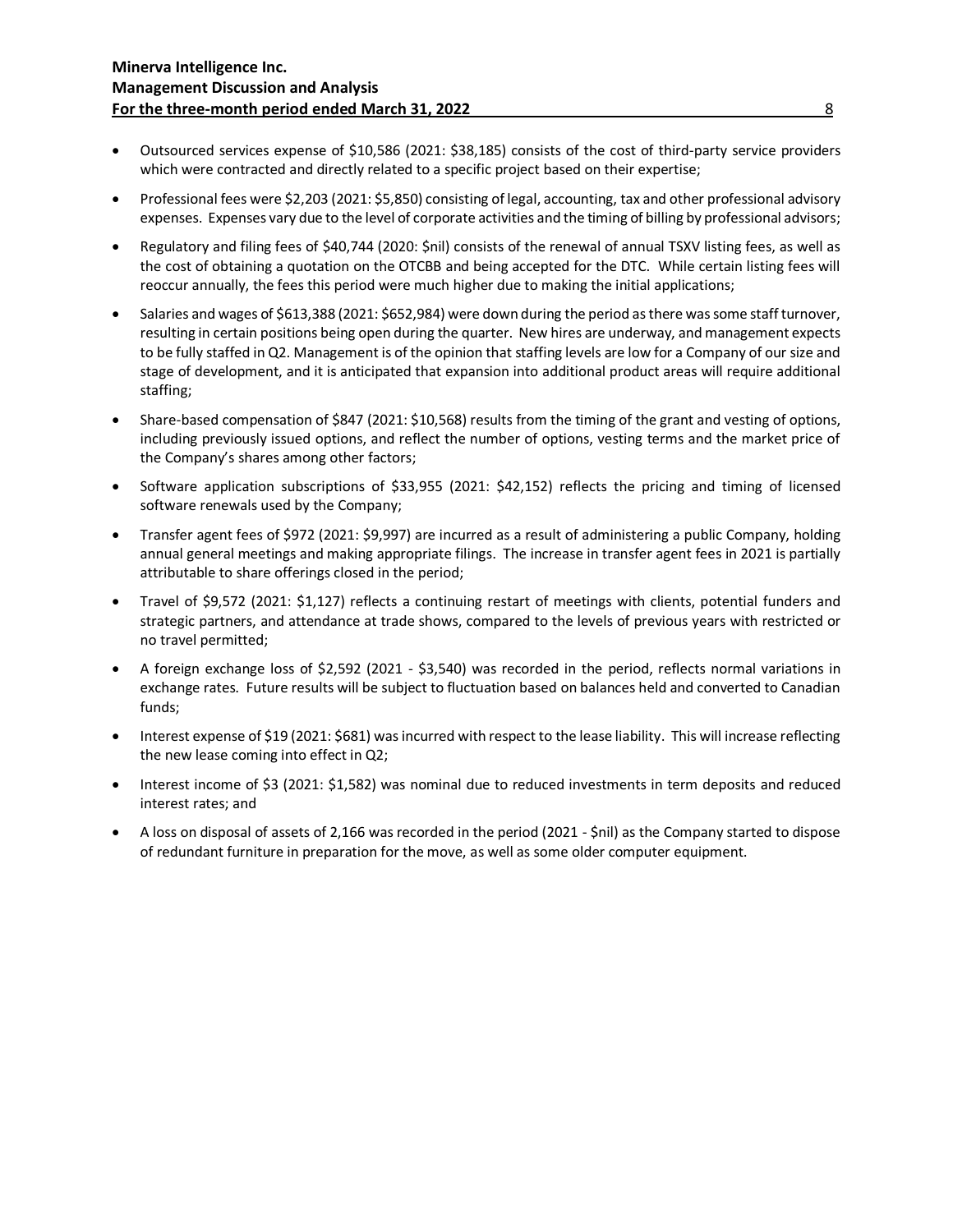# *Selected Annual Information*

| Year ended December 31, |             |               |  |
|-------------------------|-------------|---------------|--|
| 2021                    | 2020        | 2019          |  |
| (Audited)               | (Audited)   | (Audited)     |  |
| S                       | S           | \$            |  |
| 1,049,299               | 340,584     | 184,600       |  |
| (3,876,091)             | (3,329,438) | (3, 163, 980) |  |
| (11, 853)               | 215,057     | (1, 110, 618) |  |
| (2,838,645)             | (2,773,797) | (4,089,998)   |  |
| 3,537,006               | 1,482,200   | 4,106,287     |  |
| 3,736,260               | 1,866,288   | 4,648,231     |  |
| 270,487                 | 724,198     | 427,769       |  |
| 3,465,773               | 1,501,771   | 4,220,462     |  |
|                         |             |               |  |

# *Quarterly Summary*

The following table summarizes selected financial information of the Company for the periods available.

|                       |             | <b>Fiscal 2021</b> |                |                |
|-----------------------|-------------|--------------------|----------------|----------------|
|                       | 3/31/2022   | 12/31/2021         | 9/30/2021      | 6/30/2021      |
|                       | Q1          | Q4                 | Q <sub>3</sub> | Q <sub>2</sub> |
|                       | (Unaudited) | (Unaudited)        | (Unaudited)    | (Unaudited)    |
|                       | \$          | \$                 | \$             | \$             |
| Revenue               | 123,122     | 148,866            | 78,685         | 269,351        |
| Operating expenses    | (1,062,352) | (1,089,552)        | (800, 858)     | (967, 730)     |
| Other items           | (4, 774)    | (5,984)            | 9,390          | (12,620)       |
| Net Income (Loss)     | (944,004)   | (946, 670)         | (712, 783)     | (710,999)      |
| <b>Current Assets</b> | 2,614,002   | 3,537,006          | 4,248,692      | 715,562        |
| Total Assets          | 2,781,622   | 3,736,260          | 4,500,763      | 1,011,259      |
| Total Liabilities     | 259,006     | 270,487            | 283,863        | 348,331        |
| Shareholders' Equity  | 2,522,616   | 3,465,773          | 4,216,900      | 662,928        |
|                       |             |                    |                |                |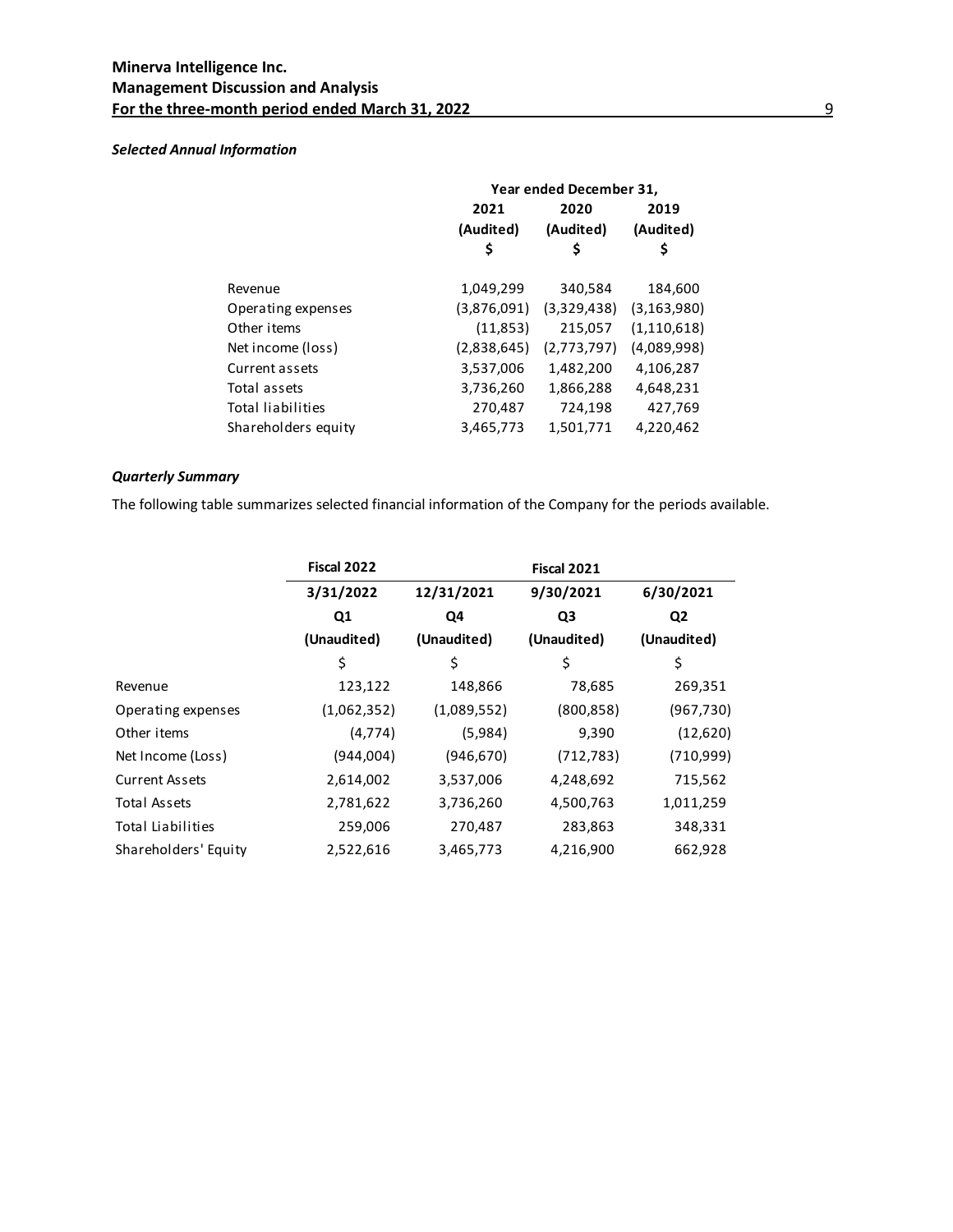# **Minerva Intelligence Inc. Management Discussion and Analysis For the three-month period ended March 31, 2022** 10 and 10 and 10 and 10 and 10 and 10 and 10 and 10 and 10 and 10 and 10 and 10 and 10 and 10 and 10 and 10 and 10 and 10 and 10 and 10 and 10 and 10 and 10 and 10 and 10 a

|                             | <b>Fiscal 2021</b> |             | Fiscal 2020 |                |
|-----------------------------|--------------------|-------------|-------------|----------------|
|                             | 3/31/2021          | 12/31/2020  | 9/30/2020   | 6/30/2020      |
|                             | Q <sub>1</sub>     | Q4          | Q3          | Q <sub>2</sub> |
|                             | (Unaudited)        | (Unaudited) | (Unaudited) | (Unaudited)    |
|                             | \$                 | \$          | \$          | \$             |
| Revenue                     | 552,397            | 138,600     | 148,984     |                |
| Operating expenses          | (1,017,951)        | (888,616)   | (776, 376)  | (746,529)      |
| Other items                 | (2,639)            | (132)       | 1,291       | (37, 569)      |
| Net Income (Loss)           | (468, 193)         | (750, 148)  | (626, 101)  | (784,098)      |
| <b>Current Assets</b>       | 1,381,076          | 1,482,200   | 2,091,190   | 2,617,808      |
| Total Assets                | 1,721,844          | 1,866,288   | 2,501,956   | 3,072,241      |
| Total Liabilities           | 352,693            | 364,517     | 252,139     | 200,949        |
| Shareholders' Equity        | 1,369,151          | 1,501,771   | 2,249,817   | 2,871,292      |
| <b>Financing Activities</b> |                    |             |             |                |

During the three-month period ended March 31, 2022, there were no share issuances.

During the year ended December 31, 2021, the Company completed the following share transactions:

- 29,966,332 units were issued pursuant to a private placement at price of \$0.15 per unit for gross proceeds of \$4,494,950. Each unit comprised one common share of the Company and one-half common share purchase warrant of the Company. Each full warrant is exercisable at a price of \$0.25 per share for a period of 24 months until September 17, 2023. Commissions of \$205,772 were paid, and 1,371,813 broker warrants were issued exercisable at a price of \$0.25 per share until September 17, 2023, which were valued at \$152,477 using the Black-Scholes method;
- 966,700 units were issued pursuant to a non-brokered private placement at price of \$0.15 per unit for gross proceeds of \$145,005. Each unit comprised one common share of the Company and one common share purchase warrant of the Company. Each warrant is exercisable at a price of \$0.20 per share for a period of 24 months until February 17, 2023; and
- 1,200,000 units were issued pursuant to a non-brokered private placement at a price of \$0.15 per unit, for gross proceeds of \$180,000. Each unit comprised one common share of the Company and one common share purchase warrant of the Company. Each warrant is exercisable at a price of \$0.20 per share for a period of 24 months until March 24, 2023.

As of March 31, 2022, the Company had 76,958,037 shares issued and outstanding (December 31, 2021 - 76,958,037).

# *Liquidity and Capital Resources*

The Company's aggregate operating, investing and financing activities for the year ended March 31, 2022 resulted in a cash decrease of \$773,690 (December 31, 2021 - an increase of \$1,817,881). As at March 31, 2021, the Company's cash balance was \$2,403,702 (December 31, 2021 - \$3,177,392), and the Company had working capital of \$2,522,616 (2021 -, \$3,266,519).

During the three-month period ended March 31, 2021, the Company paid \$4,515 to acquire equipment (December 31, 2021 - \$9,953). \$100 (2021 - \$397) was received related to the sale of redundant furniture and equipment in the period.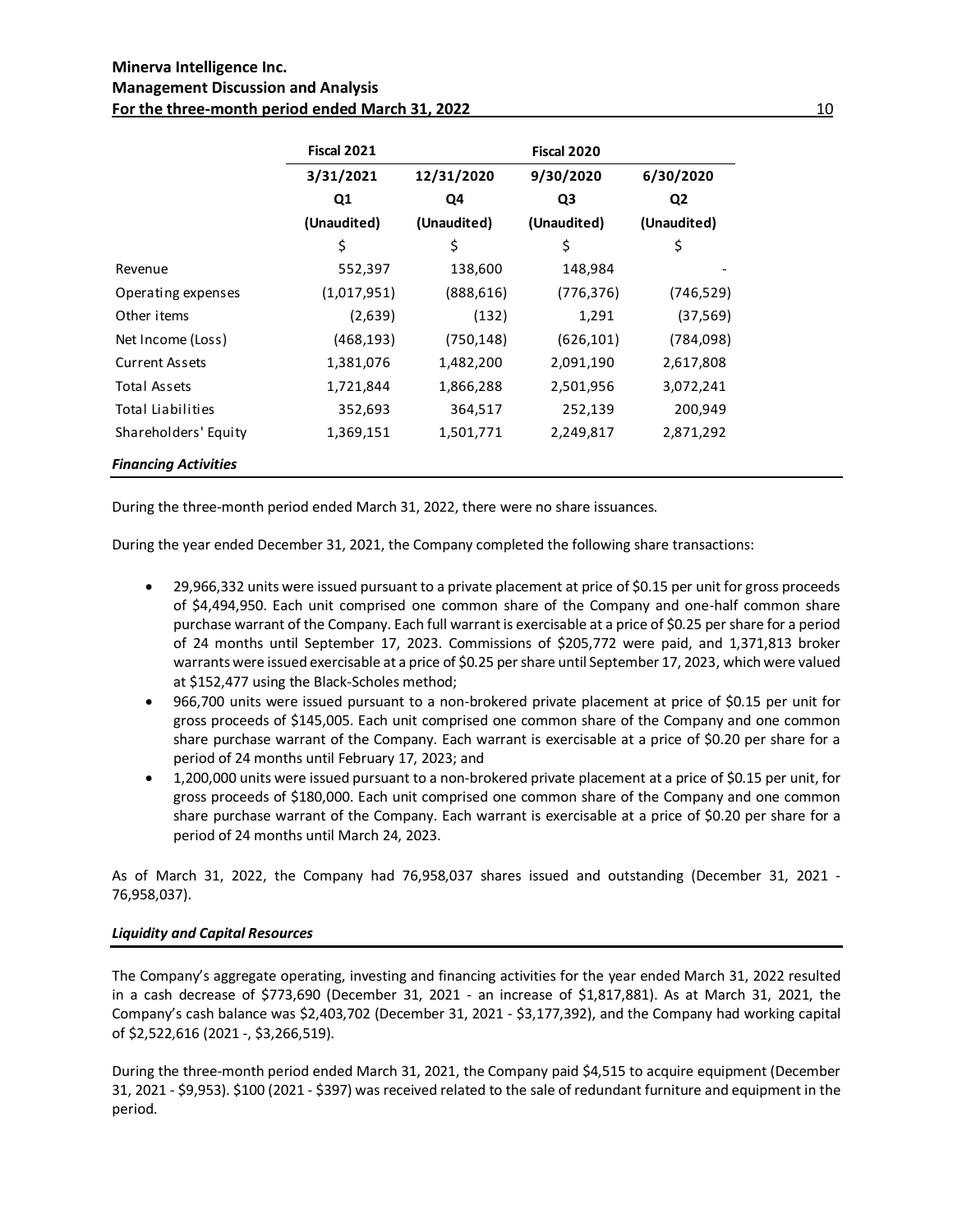No other material capital expenditures were incurred.

#### *Transactions with Related Parties*

Related parties include key management personnel, who are those persons having authority and responsibility for planning, directing and controlling the activities of the Company as a whole. The Company has determined that key management personnel consist of executive and non-executive members of the Company's Board of Directors and corporate officers. The remuneration of key management personnel during the periods ended March 31, 2022 and 2021 was as follows:

|                                | Three-month period ended March 31, |         |  |         |
|--------------------------------|------------------------------------|---------|--|---------|
|                                |                                    | 2022    |  | 2021    |
| Director's fees                |                                    | 31.500  |  | 31,500  |
| Salaries and wages             |                                    | 174,320 |  | 190,934 |
| Professional fees & Consulting |                                    | 39,250  |  | 18,000  |
| Share-based compensation       |                                    |         |  | 2,318   |
|                                |                                    | 245,070 |  | 242,752 |

Amounts due to related parties at March 31, 2022 and December 31, 2021 are unsecured, interest free and due on demand. As at March 31, 2022, accounts payable and accrued liabilities include \$6,000 (December 31, 2021 - \$6,000) owing to the Chief Software Architect of the Company, and \$10,500 (2020 - \$10,500) owing to directors for director's fees.

Directors' fees are paid to the independent directors. Salaries and wages are paid to the senior executives of the Company, comprising the Chief Executive Officer, President, Chief Operating Officer, Chief Financial Officer, and Chief Technology Officer. Professional and consulting fees are paid to the Chief Software Architect and other contractors formerly related as directors or officers . Share-based compensation reflects the cost of options granted to any and/or all of the above.

#### *Off Balance Sheet Arrangements*

To the best of management's knowledge, there are no off-balance sheet arrangements that have, or are reasonably likely to have, a current or future effect on the results of operations or financial condition of the Company.

#### *Critical Accounting Estimates*

The preparation of the consolidated financial statements requires management to make judgments and estimates and form assumptions that affect the reported amounts of assets and liabilities at the date of the consolidated financial statements and reported amounts of expenses and gains or losses during the reporting period. On an ongoing basis, management evaluates its judgments and estimates in relation to assets, liabilities, revenue and expenses, gains and losses. Management uses historical experience and various other factors it believes to be reasonable under the given circumstances as the basis for its judgments and estimates. Actual outcomes may differ from these estimates under different assumptions and conditions.

Estimates and assumptions that have the most significant effect on the amounts recognized in the consolidated financial statements include: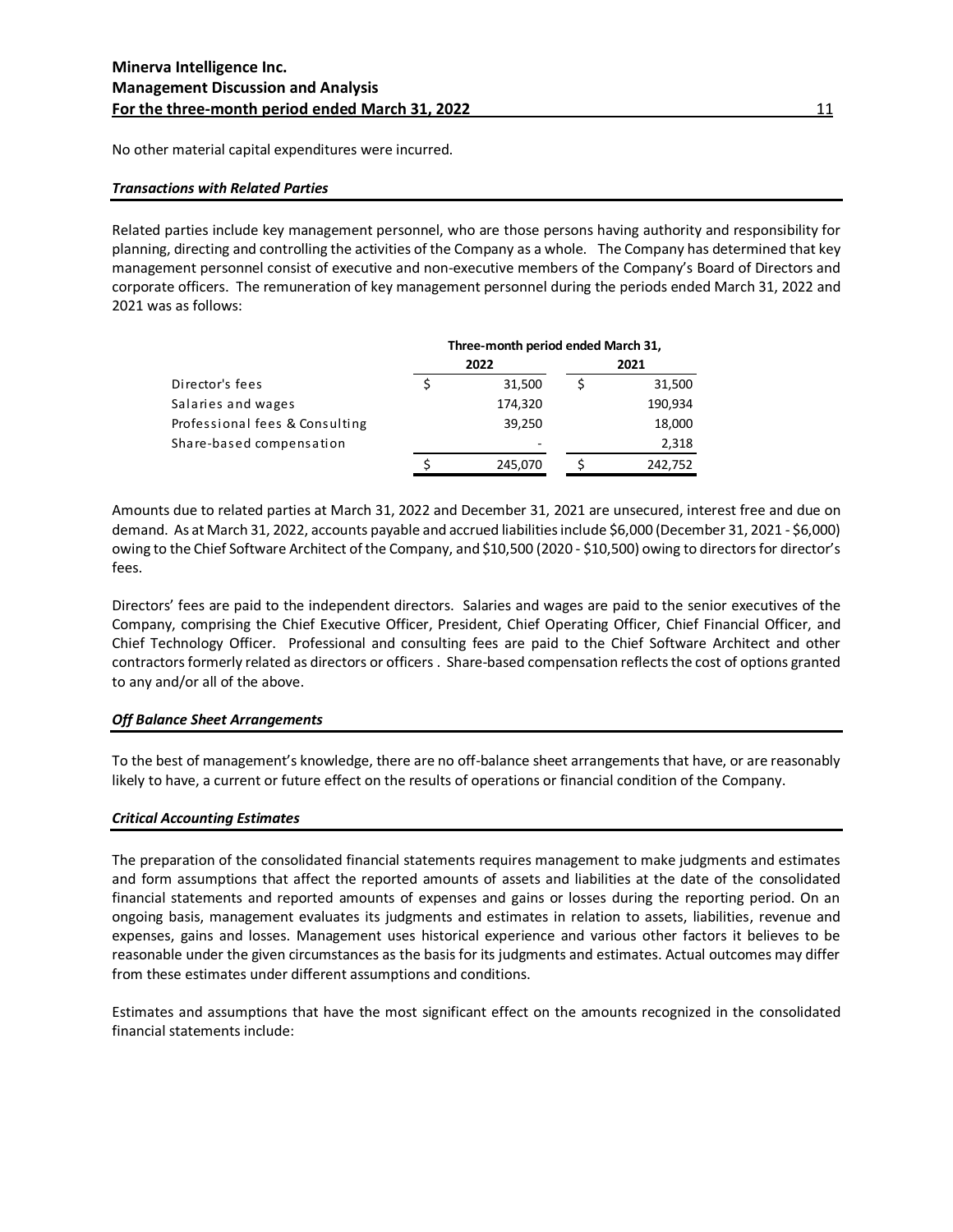# *Share-based Payment Transactions related to Equities*

The Company measures the cost of equity-settled transactions with employees by reference to the fair value of the equity instruments at the date at which they are granted. Estimating fair value for share-based payment transactions requires determining the most appropriate valuation model, which is dependent on the terms and conditions of the grant. This estimate also requires determining the most appropriate inputs to the valuation model including the expected life of the stock option, volatility and dividend yield and making assumptions about them.

# *Deferred tax assets*

Deferred tax assets, including those arising from un-utilized tax losses, require management to assess the likelihood that the Company will generate sufficient taxable earnings in future periods in order to utilize recognized deferred tax assets. Assumptions about the generation of future taxable profits depend on management's estimates of future cash flows. In addition, future changes in tax laws could limit the ability of the Company to obtain tax deductions in future periods. To the extent that future cash flows and taxable income differ significantly from estimates, the ability of the Company to realize the net deferred tax assets recorded at the reporting date could be impacted.

# *Economic recoverability and probability of future economic benefits of intangible assets and amortization*

Management has determined that intangible asset costs incurred which were capitalized may have future economic benefits and may be economically recoverable. Management uses several criteria in its assessments of economic recoverability and probability of future economic benefits including anticipated cash flows and estimated economic life. The amortization expense related to intangible assets will be determined using estimates relating to the useful life of the intangible assets.

# *Determination of functional currency*

The functional currency of the Company is the currency of the primary economic environment in which it operates. Determination of the functional currency may involve certain judgments to determine the primary economic environment. The functional currency may change if there is a change in events and conditions which determine the primary economic environment. The functional currency of the Company and its principal operating subsidiary is the Canadian dollar. The functional currency of the German subsidiary is the Euro.

# *Changes in Accounting Policies*

The accounting policies applied in the consolidated financial statements are the same as and unchanged from those applied in the Company's annual audited financial statements for the years ended December 31, 2021. The reader is referred to those notes for a detailed discussion of the Company's accounting policies.

#### *Financial Instruments*

The Company is exposed to various financial risks resulting from its operations. The Company's management manages financial risks. The Company has not entered into financial instruments agreements, including derivative financial instruments for speculative purposes. The Company's main financial risk exposures and its financial policies are as follows:

#### *Credit risk*

Credit risk is the risk that one party to a financial instrument will cause a financial loss for the other party by failing to discharge an obligation. The Company's cash and accounts receivable are exposed to credit risk, with the carrying values being the Company's maximum exposure. The Company's cash consists of deposit accounts with chartered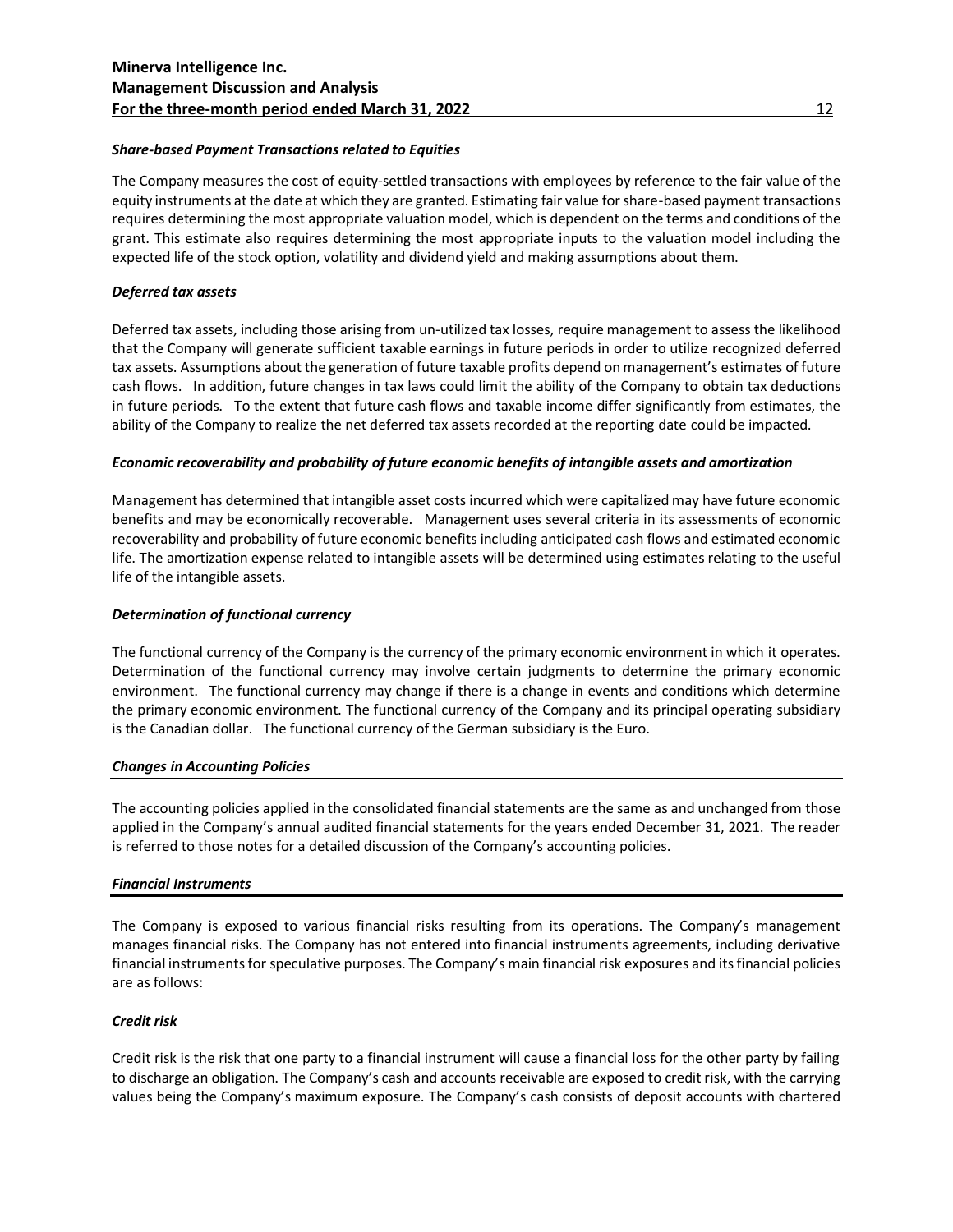banks. The Company's accounts receivable consists of contract payments due from governments and companies, with the carrying amounts also being the Company's maximum exposure. Management believes the Company's exposure to credit risk is not significant.

#### *Liquidity risk*

Liquidity risk is the risk that the Company will encounter difficulty in meeting obligations associated with financial liabilities. The Company's accounts payable and accrued liabilities are all current and due within 90 days of the consolidated statement of financial position date. The Company seeks to ensure that it has sufficient capital to meet short term financial obligations after taking into account its operating obligations and cash on hand.

# *Market risk*

Market risk is the risk of loss that may arise from changes in market factors such as interest rates, foreign exchange rates, and equity prices.

# *Interest rate risk*

Interest rate risk is the risk that the fair value or future cash flows of a financial instrument will fluctuate because of changes in market interest rates. The Company maintains certain cash balances in term deposits which renew periodically, and which rates reflect the market at the time of renewal. Management believes that the interest rate risk on these investments is nominal. The Company is not exposed to any other significant interest rate risk aside from the term deposits noted. Cash is comprised of bank balances as of March 31, 2022 and December 31,2021.

# *Foreign exchange risk*

Foreign exchange risk is the risk that the fair value or future cash flows of a financial instrument will fluctuate because of changes in foreign exchange rates. The Company is exposed to foreign exchange risk as it engages in transactions in other foreign currencies, from time to time. As at March 31, 2022, the carrying values of the financial assets and liabilities denominated in US dollars were converted to CAD at a rate of 1.2505 (December 31, 2021 - 1.2678) and Euros converted to CAD at the rate of 1.3898 (2021 - 1.4391). A 10% change in the foreign exchange rate would have an impact on profit and loss of \$4,927 (2021 - \$9,586):

|                                           |   | March 31, 2022 |     | December 31, 2021 |
|-------------------------------------------|---|----------------|-----|-------------------|
| Cash (US dollar)                          | Ś | 49,625         | - S | 92,206            |
| Cash (Euro)                               |   | 5,178          |     | 5,785             |
| Amounts receivable (US dollar)            |   | 37,515         |     | 38,034            |
| Accounts payable and deposits (US dollar) |   | (43, 768)      |     | (39, 714)         |
| Accounts payable (Euros)                  |   | 716            |     | (450)             |
| Total                                     |   | 49,266         | ς   | 95,861            |
|                                           |   |                |     |                   |
| 10% change in the exchange rate impact    |   | 4,927          | -S  | 9,586             |
|                                           |   |                |     |                   |

#### *Price risk*

Equity price risk is defined as the potential adverse impact on the Company's earnings due to movements in individual equity prices or general movements in the level of the stock market. The Company does not have any financial instruments which are exposed to this risk.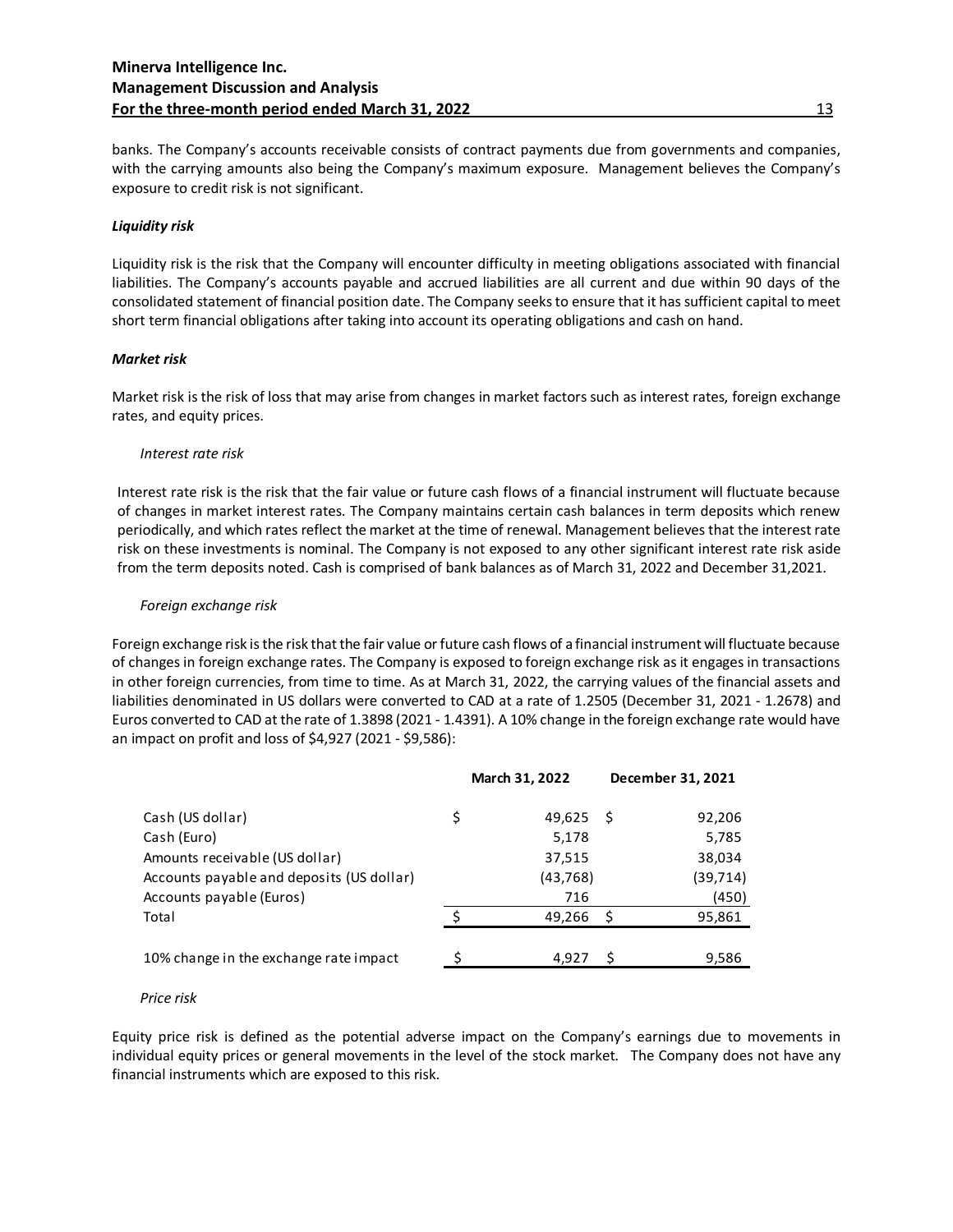#### *Outstanding Share Data*

As at March 31, 2022 and the date of this MD&A the following table summarizes the outstanding share capital of the Company:

|                      | <b>March 31, 2022</b> | <b>Report Date</b> |
|----------------------|-----------------------|--------------------|
| <b>Common Shares</b> | 76,808,037            | 76,808,037         |
| <b>Stock Options</b> | 5,378,500             | 6,820,250          |
| Warrants             | 17,149,166            | 17,149,166         |
| Total, Fully Diluted | 99,335,703            | 100,777,453        |

On May 26, 2022, the Company granted 1,441,750 options exercisable at a price of \$0.07 per share until May 26, 2024.

#### *Risks and Uncertainties*

An investment in the Company's common shares should be considered highly speculative due to the nature of the Company's business and the present stage of its development. In evaluating the Company and its business, the Reader should carefully consider the following risk factors in addition to the other information contained in this MD&A. These risk factors are not a definitive list of all risk factors associated with the Company. It is believed that these are the factors that could cause actual results to be different from expected and historical results. Investors should not rely upon forward-looking statements as a prediction of future results.

#### **Effect of COVID-19 on Business operations**

On March 11, 2020, the World Health Organization categorized COVID-19 as a pandemic. The potential economic effects within the Company's environment and in the global markets, possible disruption in supply chains, and measures being introduced at various levels of government to curtail the spread of the virus (such as travel restrictions, closures of non-essential municipal and private operations, imposition of quarantines and social distancing) could have a material impact on the Company's operations. The ongoing impact of this outbreak and related containment measures on the Company's operations cannot be reliably estimated at the date this report was prepared.

#### **Business Model**

The industry in which the Company operates is characterized by evolving industry conditions and standards, and changing user and client demands. Any evaluation of the Company's business and its prospects must be considered in light of these factors and the risks and uncertainties often encountered by companies in an evolving industry.

Some of these risks and uncertainties relate to the Company's ability to maintain and expand client relationships and respond effectively to competition and potential negative effects of competition on profit margins. If the Company is unable to address these risks, its business, results of operations and prospects could suffer.

#### **Significant future capital requirements, future financing risk and dilution**

No assurances can be provided that the Company's financial resources will be sufficient for its future needs. Revenues from current operations are insufficient to meet the Company's expected capital requirements. As such, the Company may be required to undertake future financings which may be in the form of a sale of equity or debt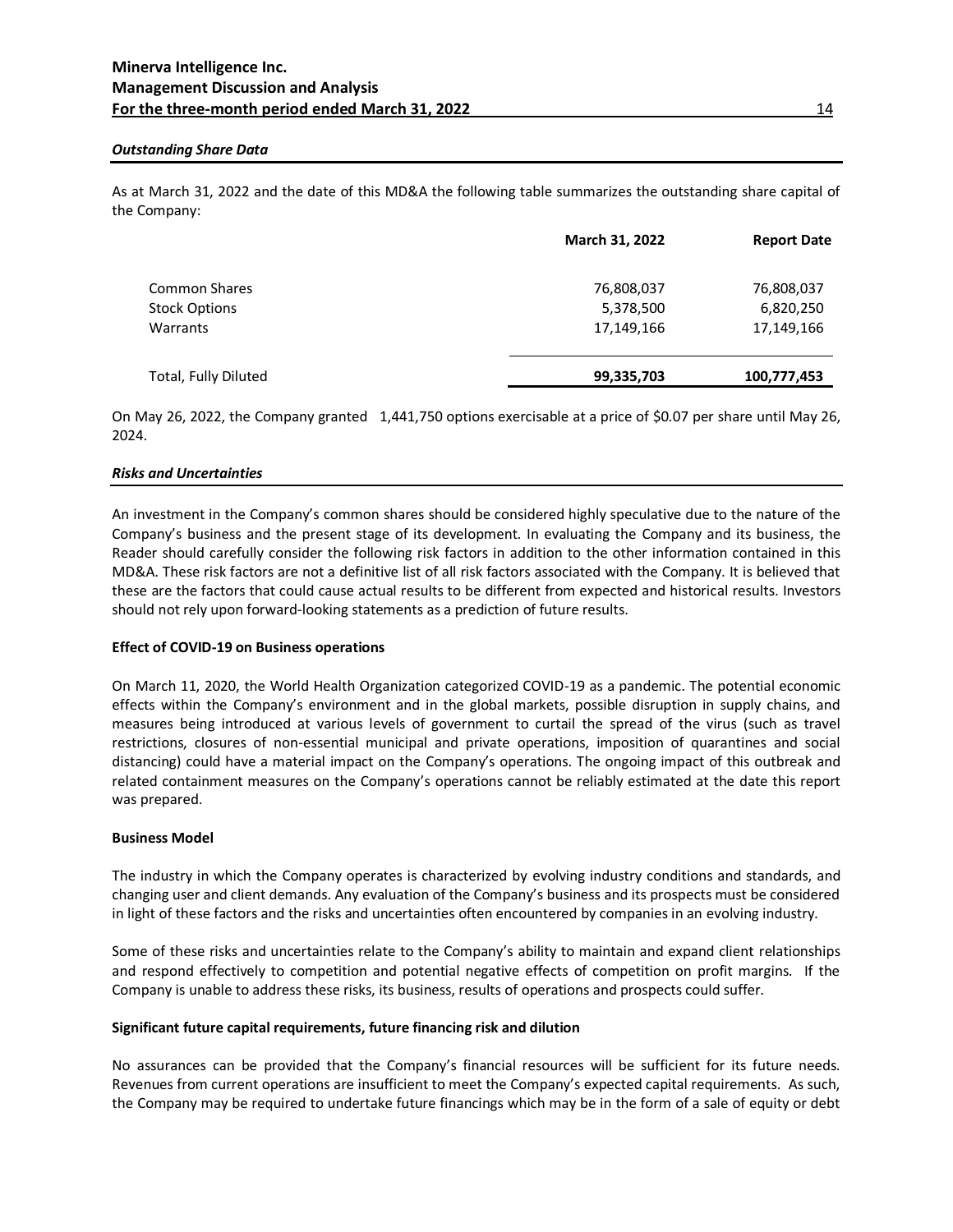secured by assets. No assurances can be made that the Company will be able to complete any financing arrangements or that the Company will be able to obtain the capital that it requires. In addition, the Company cannot provide any assurances that any future financings will be obtained on terms that are commercially favourable to the Company.

Any such sale of Company shares, or other securities will lead to further dilution of the equity ownership of existing shareholders. Additionally, options and warrants or other conversion rights issued or granted by the Company may adversely affect future equity offerings, and the exercise of those options and warrants may have an adverse effect on the value of the Company shares. If any such options, warrants or conversion rights are exercised at a price below the then current market price, if any, then (i) the market price of the Company shares could decrease, and (ii) shareholders may experience dilution of his or her investment. The issuance of Company shares in the future will result in a reduction of the book value and market price of the then outstanding Company shares. If any such additional Company shares are issued such issuances will result in a reduction in the proportionate ownership and voting power of all current shareholders. Further, such issuance may result in a change of control of the Company.

A prolonged decline in the price of the Company shares could result in a reduction in the liquidity of the Company shares and a reduction in the Company's ability to raise capital. As a significant portion of the Company's operations will probably be financed through the sale of equity securities a decline in the price of the Company shares could be especially detrimental to liquidity.

#### **Technological Change**

The Company operates in a business environment that is entirely dependent on technology. As such, technological change will impact the ability of the Company to expand and grow its business and will also affect the costs and expenses incurred by the Company, including capital requirements. The artificial intelligence market continues to experience rapid technological change. There is a risk that new technologies and standards may render the Company's software applications obsolete. The Company may be required to invest significant capital in new technology and software development to remain competitive. Failure to do so may adversely affect demand for the Company's products and services.

# **Share price volatility and liquidity**

There is a limited market for the Company's shares, and the trading price may increase or decrease in response to a number of events and factors, both known and unknown. In addition, the market price of the Company shares will be affected by many variables not directly related to the Company's success and will therefore not be within the Company's control, including other developments that affect the market for all software and/or AI sector securities, the breadth of the public market for the common shares, and the attractiveness of alternative investments. The effect of these and other factors could cause the Company's share price to be volatile in the future.

The market price for the Company shares may also be affected by the Company's ability to meet or exceed expectations of analysts or investors. Any failure to meet these expectations, even if minor, may have a material adverse effect on the market price of the Company shares.

#### **Regulatory requirements**

The Company may be affected in varying degrees by government policies and regulations. Changes in government, regulations and policies and practices, beyond the control of the Company, could have an adverse impact on its future cash flows, earnings, results of operations and financial condition.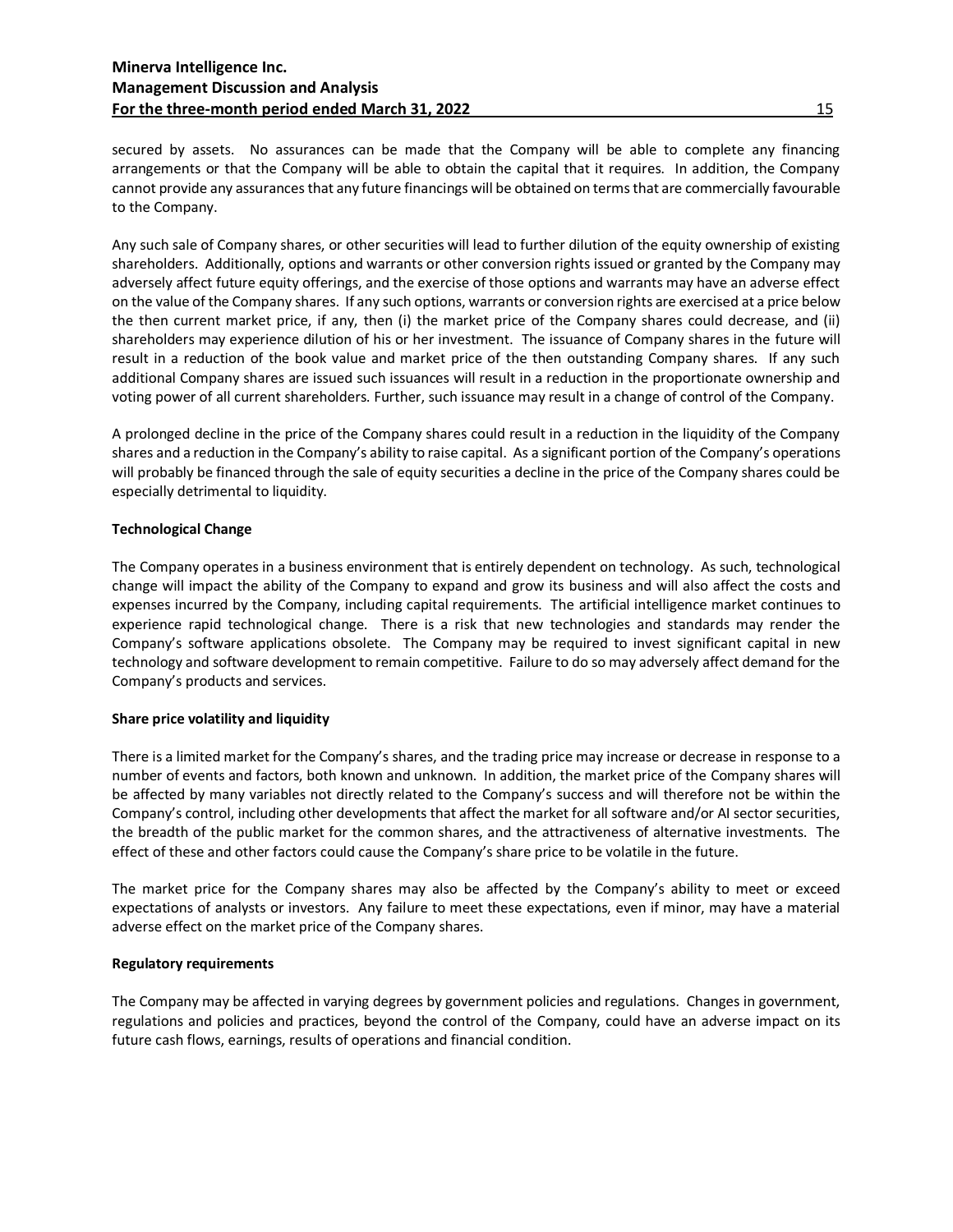# **Limited Operating History**

Minerva is in the early stage of development and has a limited history of operations in the AI sector. The Company will be subject to many risks common to start-up enterprises and its viability must be viewed against the background of the risks, expenses and problems frequently encountered by companies in the early stages of development in new and rapidly evolving markets such as the AI industry. This includes under-capitalization, cash shortages, limitations with respect to personnel, lack of revenues and financial and other resources. There is no assurance that the Company will develop its business profitably, and the likelihood of success of the Company must be considered in light of its early stage of operations. There is no assurance that the Company will be successful in achieving a return on shareholders' investment.

# **Management of Growth**

The Company may be subject to growth-related risks including pressure on its internal systems and controls. The Company's ability to manage its growth effectively will require it to continue to implement and improve its operational and financial systems and to expand, train and manage its employee base. The inability of the Company to deal with this growth could have a material adverse impact on its business, operations and prospects. While management believes that the Company has made the necessary investments in infrastructure to process anticipated volume increases in the short term, the Company anticipates it may experience growth in the number of its employees and the scope of its operating and financial systems, resulting in increased responsibilities for the Company's personnel, the hiring of additional personnel and, in general, higher levels of operating expenses. In order to manage its current operations and any future growth effectively, the Company will also need to continue to implement and improve its operational, financial and management information systems and to hire, train, motivate, manage and retain its employees. There can be no assurance that the Company will be able to manage such growth effectively, that its management, personnel or systems will be adequate to support the Company's operations or that the Company will be able to achieve the increased levels of revenue commensurate with the levels of operating expenses associated with this growth.

# **Negative cash flow and absence of profits**

Minerva has not earned any profits to date and there is no assurance that it will earn any profits in the future, or that profitability, if achieved, will be sustained. The success of the Company will ultimately depend on its ability to generate revenues from operations. There is no assurance that any future revenues will be sufficient to generate the required funds to develop the Company's business.

# **Protection of intellectual property rights**

The future success of the Company's business will be dependent upon the intellectual property rights surrounding certain technology held by Minerva, including trade secrets, know-how and technological innovation. The Company's failure to protect its intellectual property could harm its ability to compete effectively. The Company is highly dependent on its ability to protect its proprietary technology. It intends to protect its rights vigorously; however, there can be no assurance that these measures will, in all cases, be successful. Enforcement of its intellectual property rights may be difficult. Also, competitors could independently develop technologies that are perceived to be substantially equivalent or superior to the Company's technologies. The Company may be subject to claims of intellectual property infringement. Other companies may claim that Minerva infringes their intellectual property, which could materially increase costs and materially harm the Company's ability to generate future revenue and profits. Although the Company does not believe that its products infringe on the rights of third parties, third parties may assert infringement claims against it in the future. Although most of Minerva's technology is proprietary in nature, it does rely to a limited extent on third party software.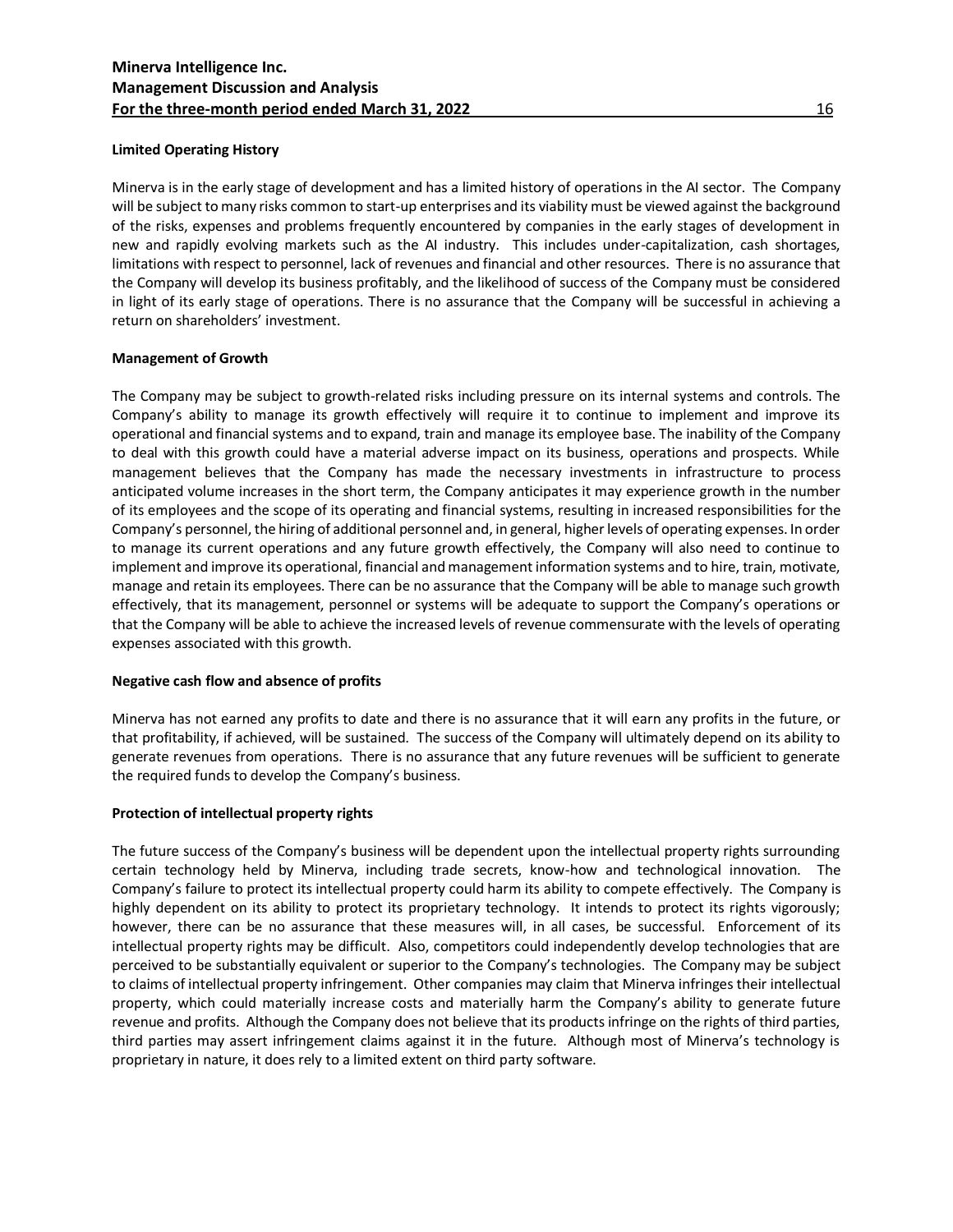# *Reliance on computer systems*

The Company's information technology and internal infrastructure is susceptible to damage from computer viruses, unauthorized access, natural disasters, terrorism, war and telecommunication and electrical failures. Significant disruption to the availability of information technology and internal infrastructure could cause delays in research and development work. The Company would incur liability and development of products would be delayed if any disruption or security breach were to result in a loss of, or damage to, the Company's data. Additionally, the Company may rely on cloud service providers. Any outages or changes related to these cloud services and service providers may cause disruption to development and services at the Company.

# *Reliance on customers and financial markets*

The Company's sales to date have been to certain government agencies and departments, and to companies in the mining industry. The sales to government have been as a result of the Company successfully entering into competitive bidding situations, often with partner companies. The sales to mining companies have been as a result of marketing efforts to such companies in a rising mining market where the companies are able to access funding for their exploration and development programs. There is no assurance that the Company will continue to be successful in competing for government contracts, or that mining company clients will continue with their exploration and development programs should market conditions become adverse.

# **Product liability exposure**

The Company faces an inherent business risk of exposure to product liability and other claims in the event that the development or use of its technology or prospective products is alleged to have resulted in adverse effects. While the Company has taken, and will continue to take, what it believes are appropriate precautions, there can be no assurance that it will avoid significant liability exposure. A product liability claim could have a material adverse effect on the Company's business, financial condition and results of operations.

#### **Management experience and dependence on key personnel and employees**

The Company's success is currently largely dependent on the performance of the Company's directors and officers. The experience of these individuals is a factor which will contribute to the Company's continued success and growth. The Company will initially be relying on its board members and executive officers, as well as independent consultants and advisors, for most aspects of its business. The amount of time and expertise expended on the Company's affairs by each of the Company's management team and the Company's directors will vary according to the Company's needs. The loss of any of these individuals could have a material detrimental impact on the Company's business. The Company does not intend to acquire any key man insurance policies and there is, therefore, a risk that the death or departure of any key member of management, a director, or employee or consultant, could have a material adverse effect on the Company's business, operations and financial condition. Investors who are not prepared to rely on the Company's management team should not invest in the Company's securities. The management of the Company has limited history of past performance in managing a software and AI company, and the past performances of management in other positions are no indication of their ability to successfully manage the Company. If the experience of management is inadequate or unsuitable to manage the Company, the operations of the Company may be adversely affected.

# **Competition**

The Company will face competition from other companies, some of which can be expected to have longer operating histories and more financial resources and experience than the Company. Increased competition by larger and better financed competitors could materially and adversely affect the business, financial condition and results of operations of the Company. There are other entities investing in the AI technology space and the Company expects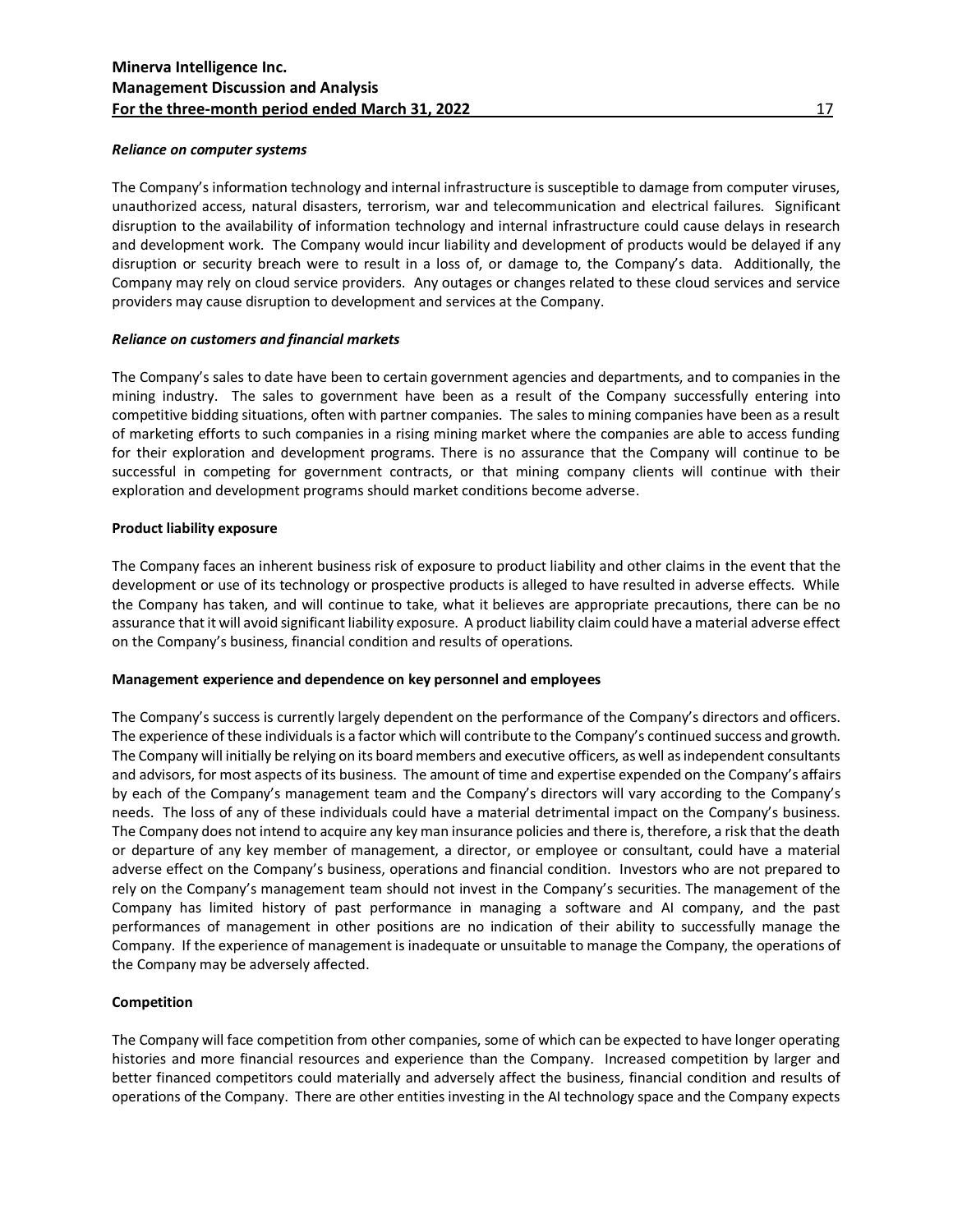# **Minerva Intelligence Inc. Management Discussion and Analysis For the three-month period ended March 31, 2022** 18 18

this sector to grow. These companies may have an advantage and may have developed a more efficient operational or investment model. The Company may not have sufficient resources to continue on a competitive basis which could materially and adversely affect the business, financial condition and results of operations of the Company. To remain competitive, the Company will continue to invest in software development. Should competitors introduce new services/software embodying new technologies, the Company's technology may become obsolete and require substantial resources to compete successfully in the market for software and technology services.

# **Exchange Rate**

The reporting and functional currency of the Company isthe Canadian Dollar. A significant portion of the Company's anticipated future revenues and expenses may be in foreign currencies, such as the United States Dollar or the Euro. Future fluctuations in the value of the Canadian Dollar relative to these currencies will likely have a material impact on the Company's overall financial results. Appreciation of the Canadian dollar will potentially affect revenues and expenses.

# **Conflicts of interest**

Certain of the Company's directors and officers are, and may continue to be, involved in the AI industry through their direct and indirect participation in corporations, partnerships or joint ventures which are potential competitors of the Company. Situations may arise in connection with potential acquisitions or opportunities where the other interests of these directors and officers may conflict with the Company's interests. Directors and officers of the Company with conflicts of interest will be subject to and must follow the procedures set out in applicable corporate and securities legislation, regulations, rules and policies.

#### **Employee recruitment**

Recruiting and retaining qualified personnel is critical to the success of the Company. The number of persons skilled in software development (and AI in particular) and marketing is limited and competition for such persons is intense. As the Company**'**s business activity grows, the Company will require additional key executive, technical, operational, and administrative personnel. There can be no assurance that the Company will be successful in attracting, training and retaining qualified personnel. If the Company is not successful in attracting and training qualified personnel, the efficiency of its operations could be affected, which could have a material adverse effect on the Company**'**s results of operations and profitability.

#### **Uninsured or uninsurable risks**

The Company insures its operations in accordance with technology industry practice. However, given the novelty of the proposed business, such insurance may not be available, uneconomical for the Company, or the nature or level may be insufficient to provide adequate insurance cover. The Company may become subject to liability for hazards against which the Company cannot insure or against which the Company may elect not to insure because of high premium costs or for other reasons. The payment of any such liabilities would reduce or eliminate the funds available for operations. Payments of liabilities for which the Company does not carry insurance may have a material adverse effect on the Company's results of operations and financial position.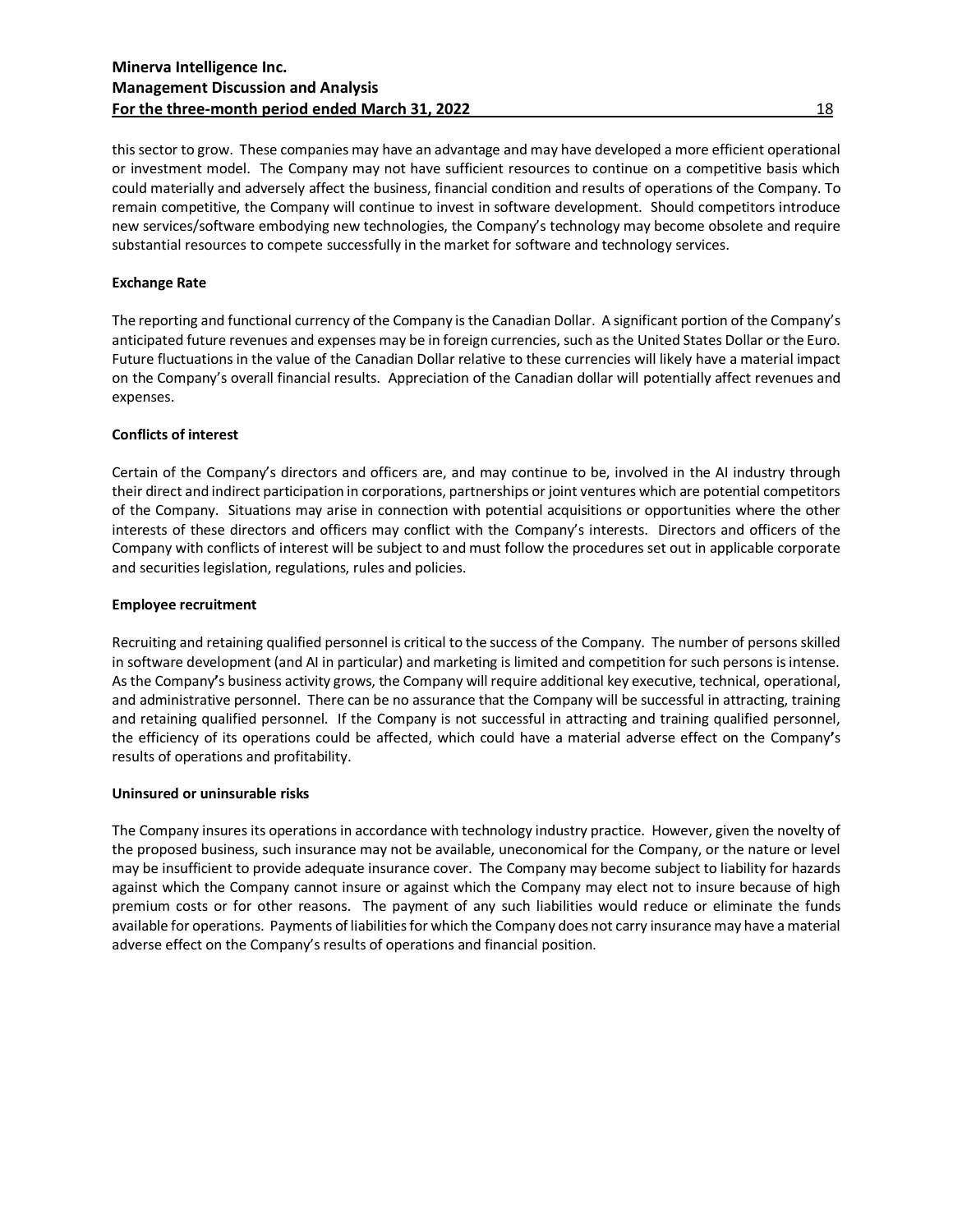# **Litigation**

The Company may become party to litigation from time to time in the ordinary course of business which could adversely affect its business. Should any litigation in which the Company becomes involved be determined against the Company such a decision could adversely affect the Company's ability to continue operating and the market price for the common shares and could use significant resources. Even if the Company is involved in litigation and wins, litigation can redirect significant resources. Litigation may also create a negative perception of the Company's brand.